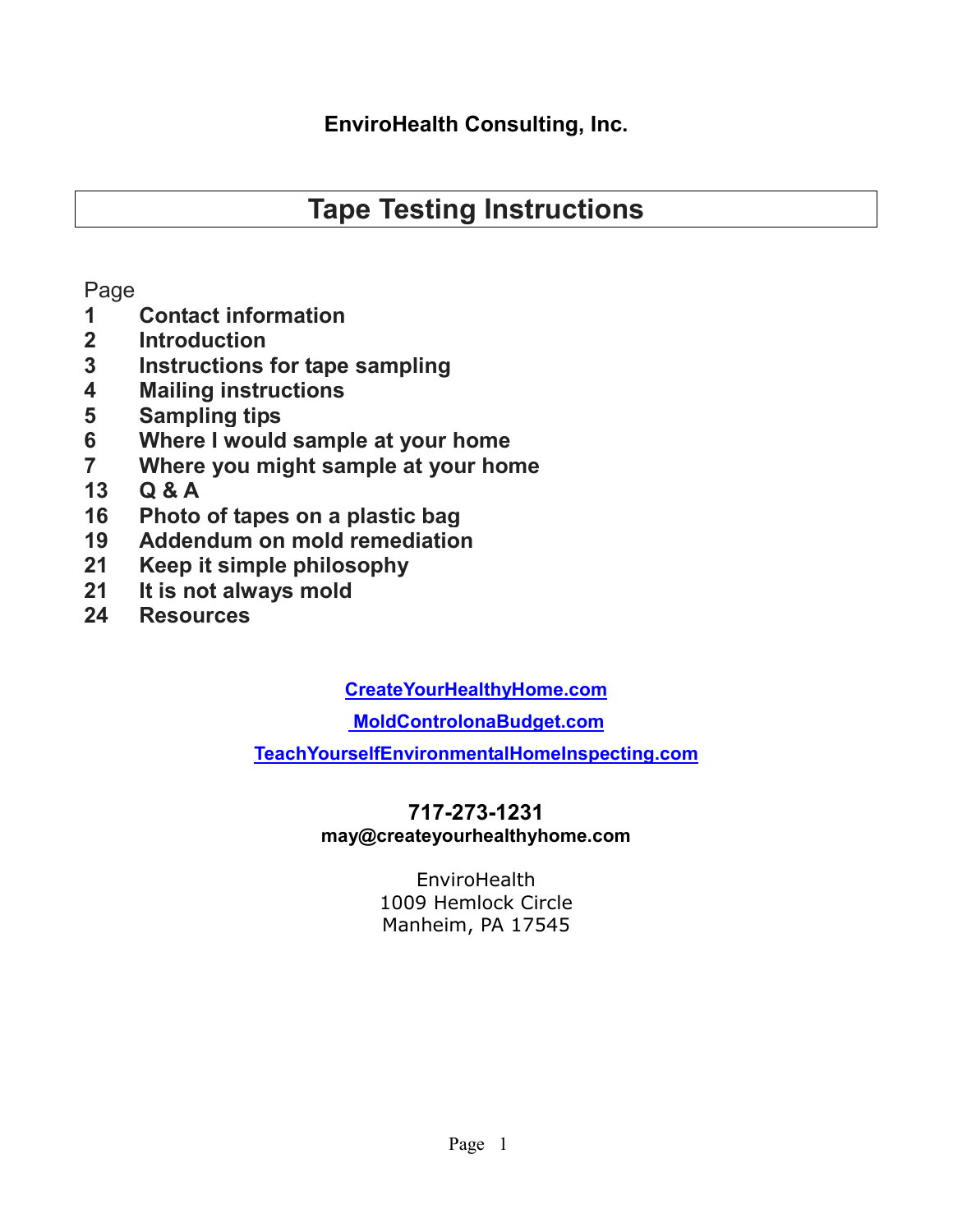### **Introduction**

### Mold needs food and water to grow. Where would it find both at your home?

- $\circ$  For food, consider mold's job in nature: to break down organic material, such as wood and natural fibers. It would be less likely, but not impossible, to grow on synthetics, on paint (which usually contains a mildewcide), or on concrete.
- $\circ$  For water, think about the basement/crawlspace with higher humidity and about water pipes and leaks and floods. Think about where rain might penetrate the home.
- $\circ$  Sometimes the most obvious (visible mold) is a minor player. Most mold is invisible. Hidden mold in wall or ceiling cavities wouldn't show up in air samples – but the gases emitted through continued growth could affect health.
- $\circ$  The purpose of doing tape samples is to look for sources of mold growth. Unless you know where mold is growing, you don't know how to clean it up. Sample to answer a question, such as, "Is mold growing under base molding from a toilet overflow?" The slide tape under base molding in several locations.
- $\circ$  If you sample randomly, on dust from a wall, furniture, fan, rug, AC duct, return filters, etc., those often are unproductive tapes. An exception would be where there is an issue with high humidity, and you think mold might be growing on and under furniture.
- o After we talk about how to take samples, I'll share where I would check if I were at your home. We need to be mold detectives...and sometimes mold dogs!

### **WARNING:**

If you are sampling obvious powdery black or white mold, just take a tiny sample at the edge so that you are not exposed to a cloud of mold particulates released by disturbing the mold. Wear a mask. Just a little dot is needed for identification.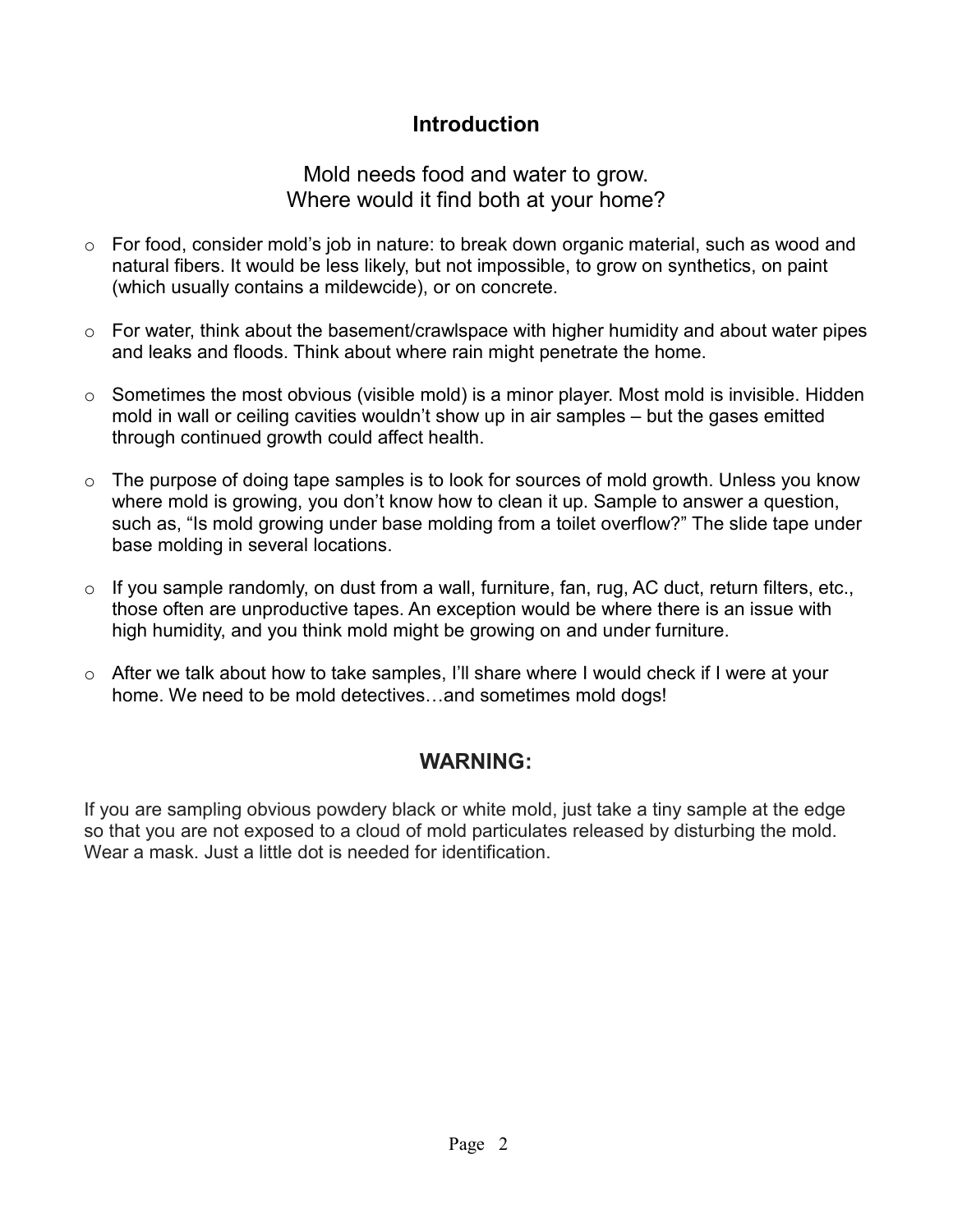# **INSTRUCTIONS FOR TAPE SAMPLING**

1. Use only clear, transparent, glossy, 3/4" transparent tape. Scotch-brand transparent tape is fine and available on Amazon. Either search for "Scotch transparent tape" or use these links **2-pack:** amazon.com/gp/product/B003GSB944/ref=ox\_sc\_act\_title\_1?smid=ATVPDKIKX0DER **4-pack:** amazon.com/Scotch-Transparent-Standard-Versatile-Wrapping/dp/B002U3VABI/

Avoid dollar store tape, packing tape, Magic tape, Satin tape and invisible tape. The light from the microscope will not go through Magic Tape. If all I can see is a cloud, the samples may have to be re-done.

- 2. Remove a 3" piece of tape (about the size of a microscope slide) from the roll.
- 3. Stick one end straight out from your index finger, like you were making your finger 3" longer.
- 4. Loop the other end back onto your thumb, sticky side out. If you push the tape down on a surface, you should be able to get a sample of the dust on that surface. Yes? Adjust the tape as needed.
- 5. To get a little more control with my sampling, I back off a little so that the tip of my index finger is positioned over the center of the tape. Then I press my index finger down on the surface I want to sample. The dust ends up on the center of the tape, making positioning under the light of the microscope easier.
- 6. All you want is a little mold in the center of the tape. If the whole tape is full of dust, I still can only look at the middle, where the light is. It's helpful if the tape ends are free of dust and sticky, so that the tape sticks better to the microscope slide.
- 7. Take your sample. Unless there is visible mold, touch the tape to multiple nearby surfaces to better the chances that the mold will not be missed. We are not publishing a research paper. We are interested in the questions, Is there any mold growth? Is it a lot or a little?
- 8. Avoid dusty surfaces. If I were sampling pressed wood shelving, for example, I would touch a tape to multiple spots on the under side of shelving. I'm looking for mold, not for dust, and too much dust makes it harder to see mold. (Older pressed wood shelving is a favorite spot for Aspergillus to grow.)
- 9. After taking the sample, make  $\frac{1}{4}$  tab on one end of the tape. This tab will make it easy for me to remove the tape from the bag it is stuck to. (Did you ever try to remove a piece of tape from a plastic bag when there was no tab? How about 20 pieces of tape?)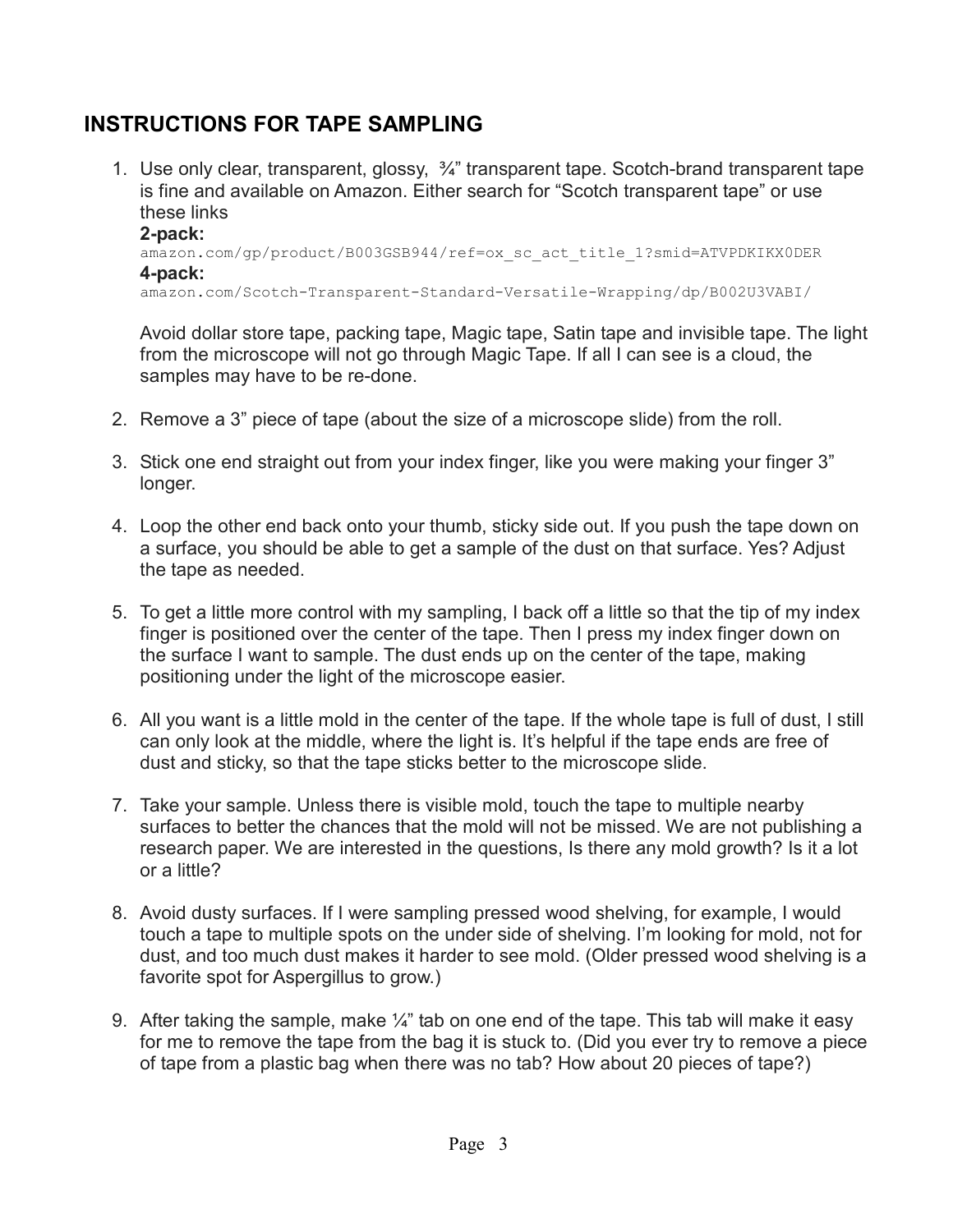- 10. Mount the sticky side of your tape on the OUTSIDE of a sturdy plastic bag, such as Ziplock, but not on a flimsy baggy. A little of the debris will remain on the bag when I remove the tape, but most will stay on the sticky tape.
- 11. Avoid placement of tape over the white part of the bag, because sometimes the white comes off when I remove the tape.
- 12. Number each tape by writing with a permanent marker on the tape by the tab, not on the plastic bag. If the numbers are on the plastic bag, I need to right them on the tape, too. Why do you think I would do that? So I don't mix up the tapes. Make sense? It's a quality control measure.
- 13. Provide a key for locations. True, you can send in tapes without a key, but with a key, I may able to give you useful feedback that you wouldn't get if I have no idea where the tapes were taken.
- 14. See page 18 for a photo of the tapes on a plastic bag.

# **MAILING INSTRUCTIONS**

Mail your samples to EnviroHealth, 1009 Hemlock Circle, Manheim, PA 17545

Include your name, phone number, and email address in the mailing.

First class postage is fine. Please do not require a signature!

Sometimes I inspect out of town and am away for a few days. Other times I make extended field trips for 2-3 weeks. If your job is a rush, please call or email (contact information is on the first page) before sending anything. If I will away for a long time, you can send the tapes to my temporary address. Have microscope, will travel  $\odot$ 

# **TAPE SAMPLING COST**

Enclose a check made out to EnviroHealth.

One tape is \$15, three are \$25, eight are \$50 and twenty are \$100. If you have over twenty tapes, then the  $21^{st}$ ,  $22^{nd}$ ,  $23^{rd}$ , etc are \$4/each. If you later send more tapes, they, too, are \$4/each. Example: 24 tapes are \$100 for the first 20, then 4 x \$4 for \$116. Example: 10 tapes are \$50 for the first 8, then \$5 each until you get to \$100, then, \$4 each.

If you have questions, either call or email me (contact info is on the first page).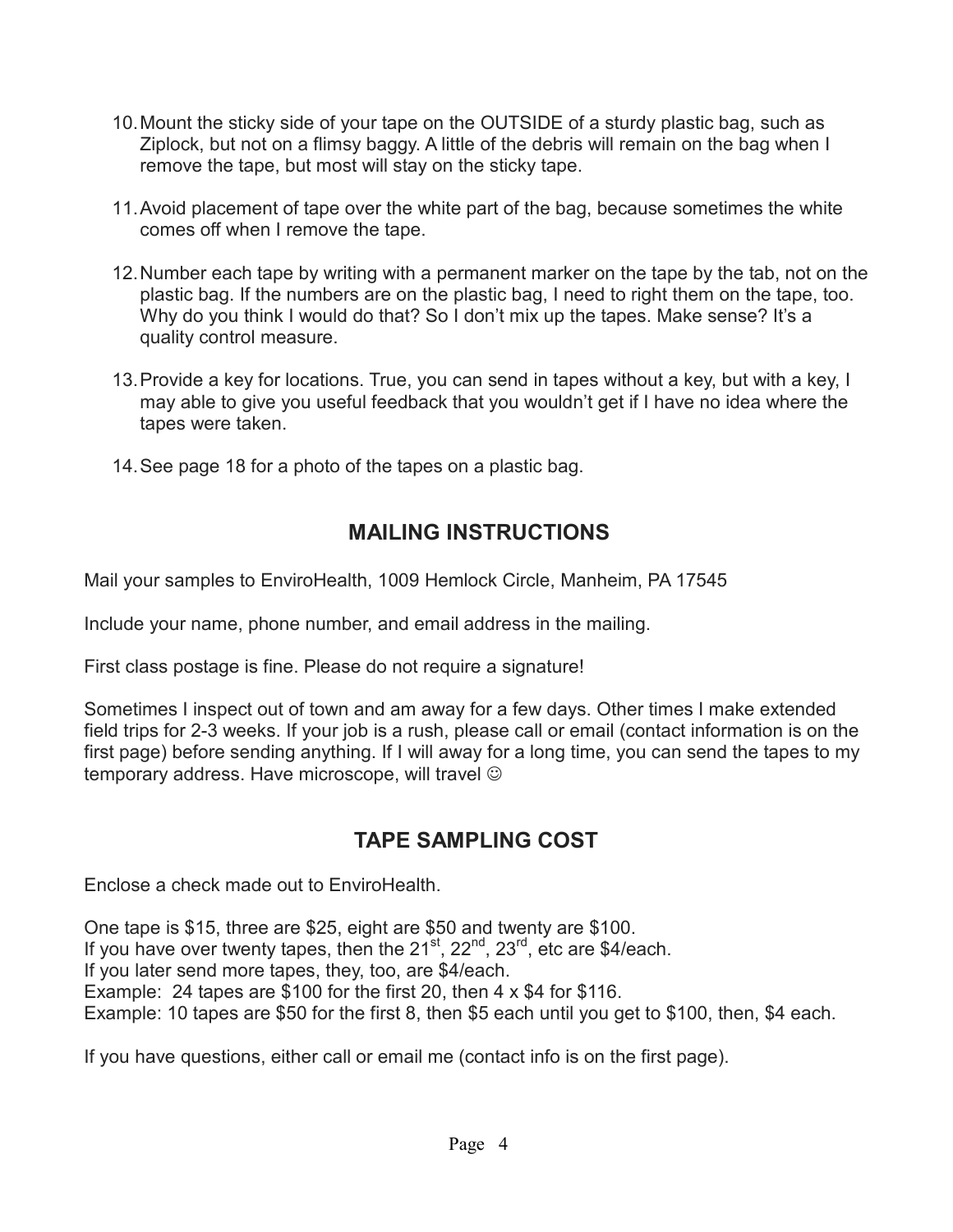### **SAMPLING TIPS**

1. If you are sampling obvious mold, touch the tape to only a small edge of the mold. This will protect you from exposure from disturbed spores. If there is a lot of mold, wear a mask.

I've repeated this point, because one of my recent exposures was on-site to a square inch of black Stachybotrys that a client sampled in a hard-to-access location. I forgot to ask her to just touch the edge of the mold. She seemed ok, but I could feel the effects of that mold in my lungs for two weeks afterwards.

- 2. If you are sampling a surface where there is no visible mold, touch each tape to a few spots in the same vicinity of what you are testing. Get some visible debris on the tape but not too much. If sampling shelving in the basement, touch the tape to the undersides of the shelving, not the dusty top. The light from the microscope has to be able to go through the debris.
- 3. If you have a concern about a particular piece of furniture, do a composite sample where you touch one tape to 20 or so spots all over the furniture.

You could also sample all the furniture in a room with one tape, touching the tape to 2-3 spots on the undersides of all the furniture and a few spots on upholstery if present. If this composite tape is positive, you might have to send some separate tapes from the furniture to try to locate the guilty party.

- 4. Sometimes it can be useful to ask the question, "Well, why wouldn't mold be growing here or there?" If there is food and water, mold growth shouldn't be a surprise, especially if water got trapped and couldn't dry out promptly.
- 5. It is important to find where mold isn't, as well as where it is. You see a discolored area on a ceiling joist in the basement. Do you need to clean-up the small discolored area or do remediation of the whole basement?
- 6. High levels of mold may be present but not visible to the naked eye. The microscope is the tool for confirming invisible mold. At one two-year-old house, the entire subflooring (ceiling) in the basement was covered with Aspergillus, even though the subflooring looked perfectly clean.

A previous inspector had been through and taken spore trap samples, but nothing showed up. For whatever reason, the Aspergillus wasn't releasing spores to the air....or maybe the inspector missed it because he didn't do aggressive sampling, that is, stirring up some dust around the sampler. For safety, I put my sampler on the floor and only disturb the dust in the immediate vicinity of the sampler.

7. Brush off crumbly stuff on the tape. The tape has to sit flat on the microscope slide or I won't be able to focus.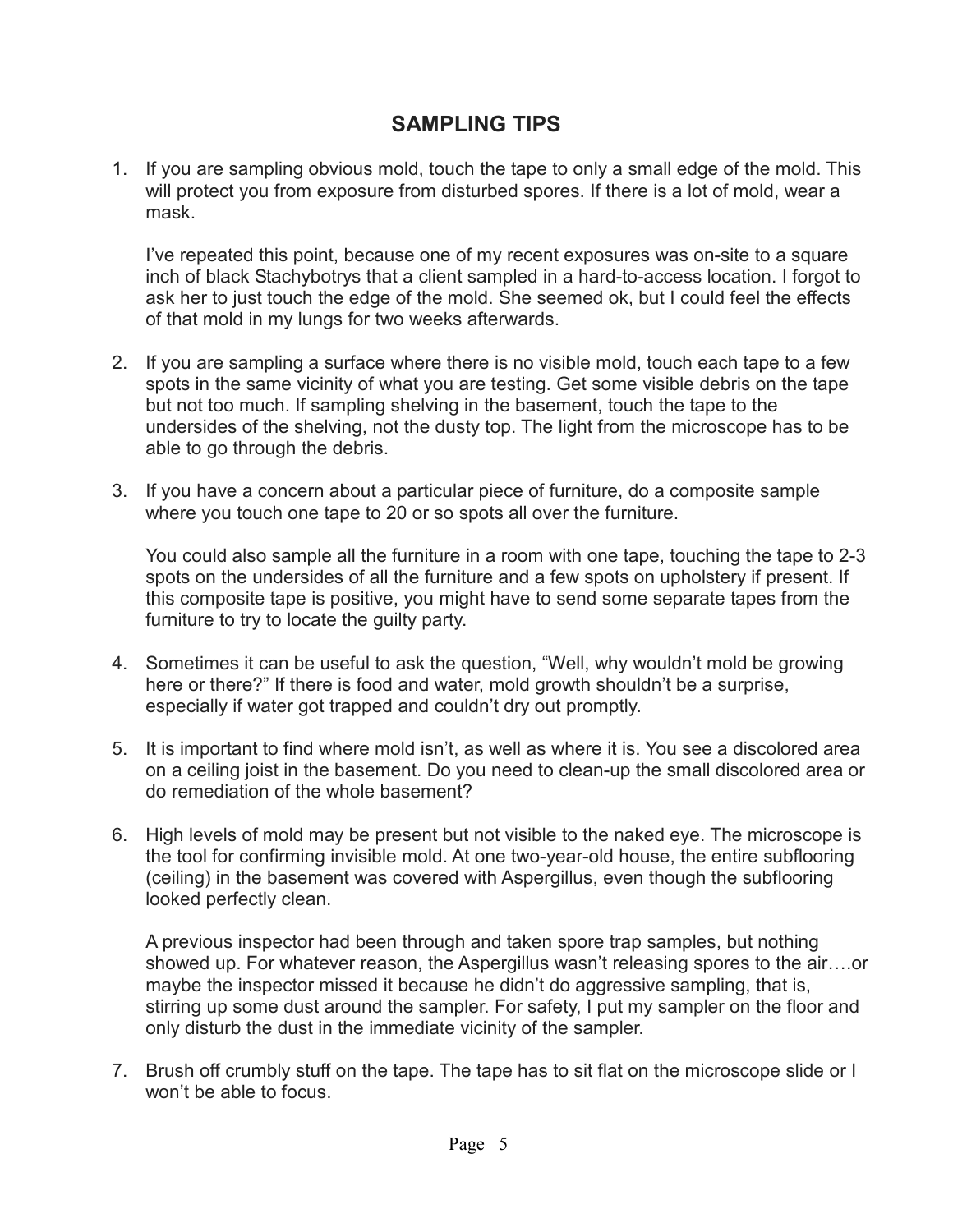8. Don't send tapes with paint chips or other solid bodies. I won't see anything but a dark spot under the microscope. The light from the microscope has to be able to penetrate through what you send.

There is another type of microscope where you can look at solid materials. A stereo microscope would be used to view insects, small flower, critters sieved out from sand at the water line of a shore.

# **WHERE I WOULD SAMPLE AT YOUR HOME**

- 1. Inside each sink cabinet around plumbing
- 2. Under base molding behind toilets, using a putty knife for all samples under base molding
	- 1. If quarter round is at the bottom of base molding, the quarter round is often tight against the floor, so that the putty knife won't fit under. There is nothing you can do, other than check with a moisture meter.
- 3. In shower access or under base molding at common wall with shower
- 4. Under base molding around the washing machine, dishwasher, and refrigerator if accessible
- 5. Furniture composites in each room, especially if vintage furniture or if there is a question about the furniture; generally not necessary if everything is new
- 6. Under base molding at windows if any test elevated with moisture meter
- 7. Under sills/posts at exterior doors where rain water may seep under base molding and posts
- 8. Deep inside one supply vent per AC unit (Vent cover is sampled for lab assessment, with Big 2 test, Assured Bio Lab)
- 9. Attic, one composite sample from what is accessible near entry, plus discolorations are noted
- 10. Basement, unfinished ceiling joists/subflooring two composite tapes, different areas
- 11. Basement, finished under base molding, several spots, one tape per exterior wall
- 12. Basement, underside of lower steps
- 13. Basement, underside of discolored subflooring under bathroom/kitchen plumbing
- 14. Crawlspace, ceiling joists and subflooring
- 15. Crawlspace, fiberglass insulation on paper coating. The moisture barrier should be against the warm, i.e., facing the living areas
- 16. Other places specific to the client's home

At my inspections, culture plate air samples are taken in each room, at dehumidifiers, at carbon-based air purifiers, at humidifiers, at supply hoses of sleep apnea devices, and in suspect wall cavities as needed. Tapes and air samples work together, but tapes are my main tool for finding sources of mold growth. And then, of course, the Big 2 test (www.assuredbio.com, \$85 option) is done at one or more AC supply vents.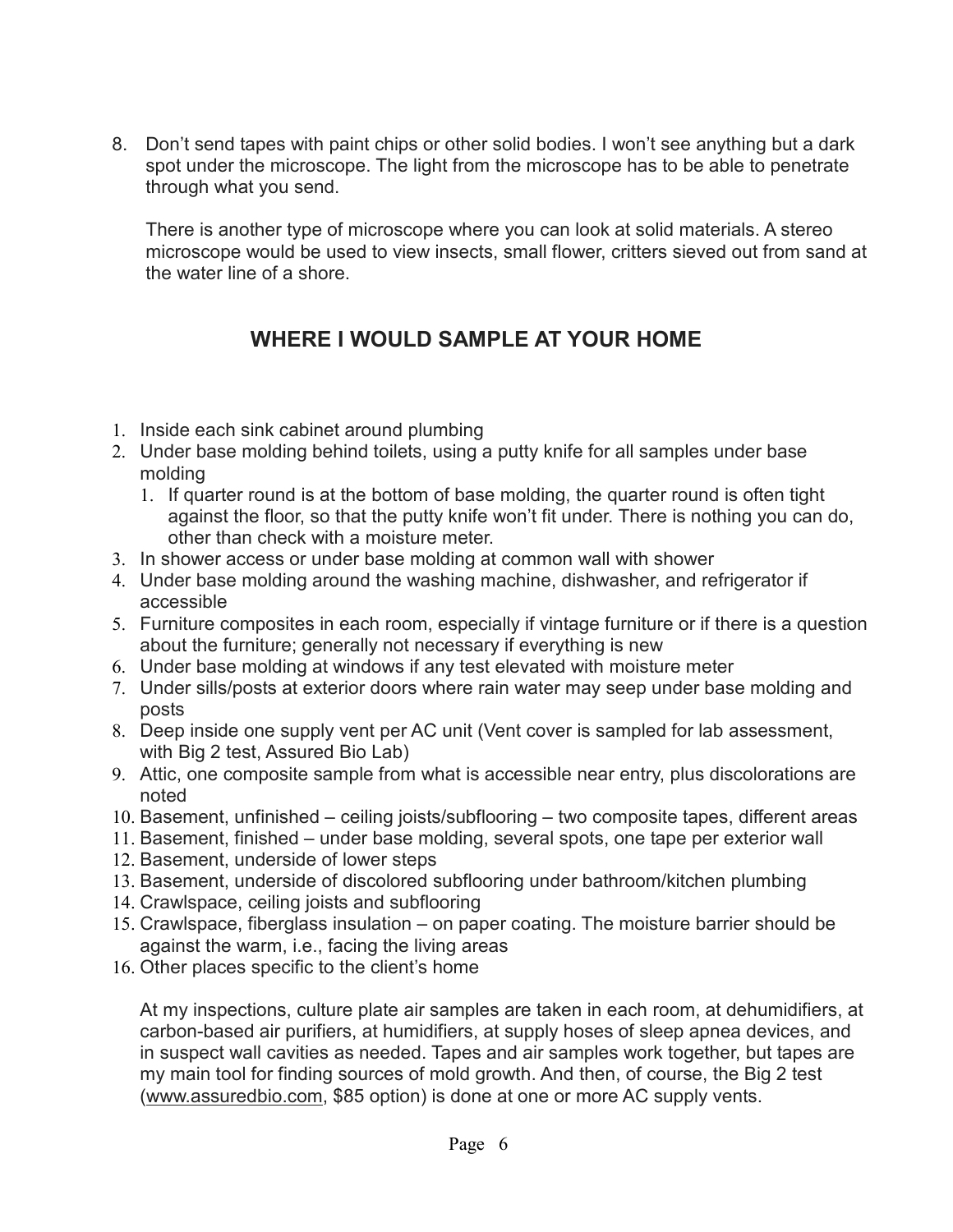# **Where You Might Sample at your Home**

#### **KEY: Ask a question, and sample to get the answer**.

Let's start from the attic and work our way down.

- 1. Attic
	- $\circ$  Does mold in the attic matter for health? Unless you are using the attic for storage (or if the HVAC system is in the attic), the attic is pretty much sealed off from the living areas. Mold particulates cannot get through the flooring. Mold gases tend to rise, and they would be diluted if there is adequate ventilation in the attic.
	- $\circ$  If your HVAC system is in the attic, the stakes rise, because mold could be drawn into a leaky system.

HVAC systems belong in conditioned spaces, such as the basement. See the DNA AC attachment for testing the AC or forced warm air heating system.

- $\circ$  If you want to use the attic for storage, then pay more attention. You don't want to be tracking mold particulates downstairs or have them settling on your stored items.
- $\circ$  If you are selling your home, by all means, take care of visible mold in the attic prior to listing it. Depending on the type and amount of mold, this may involve professional remediation or a do-it-yourself approach. Remediation guidelines are included below.
- o Here are some patterns of mold growth in an attic:
	- i. Dark growth on the north side of the attic or under eaves.

This is likely Cladosporium, a common mold that likes areas of condensation. It doesn't become airborne readily from these areas.

You could pay for remediation but if the mold is accessible, just spray 9% or 12% hydrogen peroxide on it and then, when dry, paint the area. Deal with this before you sell your home, so a home inspector doesn't point it out to a buyer.

Cladosporium is almost always found in air samples, but these spores typically blow in from the outside.

ii. White fuzz on roof decking or growing where the rafters meet the roof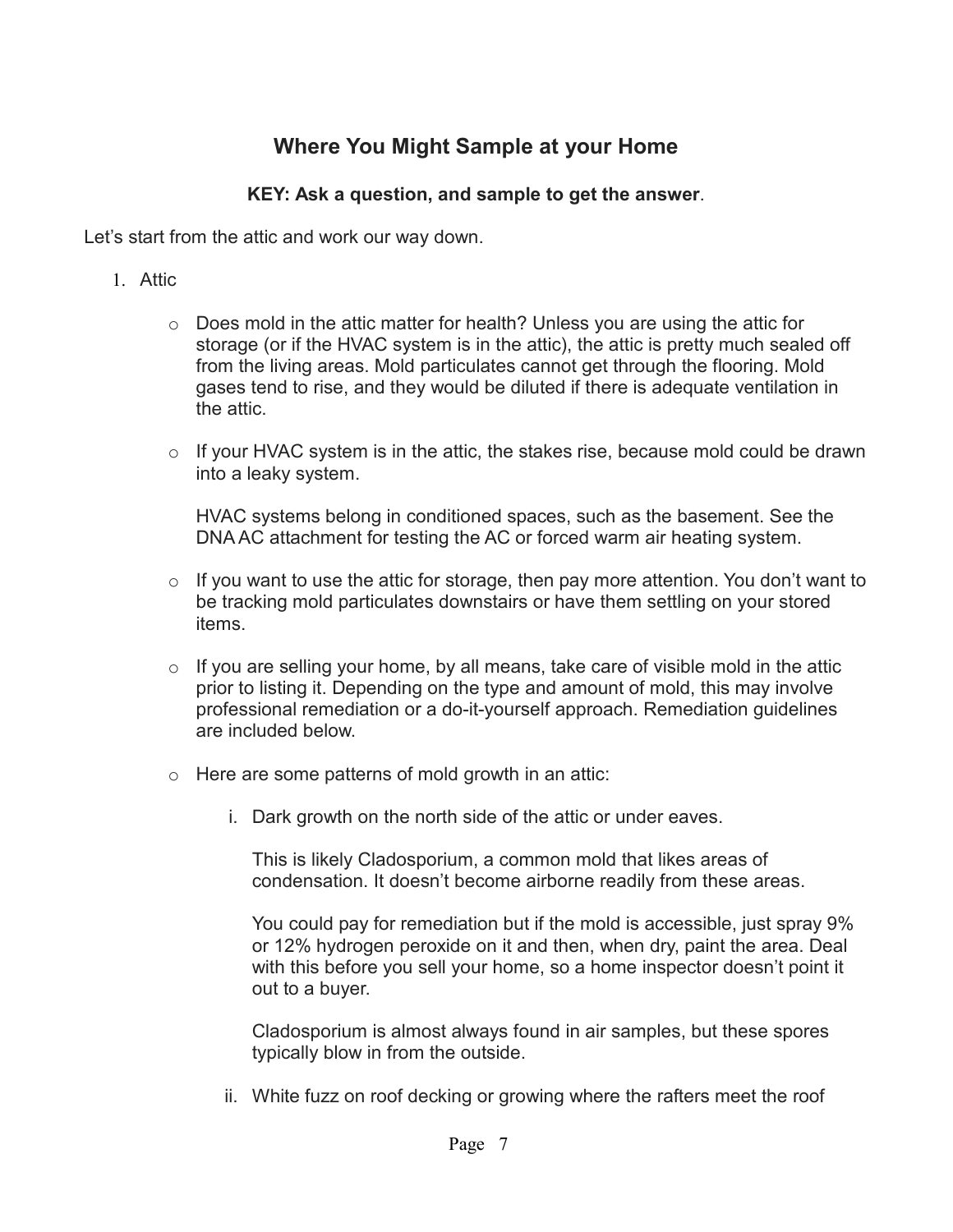decking.

This typically would be Aspergillus, growing because of trapped moisture. Maybe a shower exhaust vents into the attic, and ventilation is lacking. This could be a significant issue worthy of remediation, though one homeowner donned a mask, goggle, and Tyvek suit and sprayed 9% hydrogen peroxide on it, to be followed by painting.

Before making a decision, consider whether the attic is used for storage or has a heating/AC unit in it. A higher standard of care may be called for.

- iii. There may be minor Cladosporium around the shower, exhaust vents, or windows. These usually are do-it-yourself clean up areas... perhaps with 9% or 12% hydrogen peroxide or a little Borax on a damp sponge. Contact me for a few do-it-yourself stories/photos.
- iv. Have I told you enough to help you sort out whether you need to sample in the attic? Sometimes it helps to ask, "Is there any way this could be a health issue?" "What are you going to do with the information if you get it?" Will you remediate? If not, why go looking for something that might be a disclosure item if you sell the house?
- v. There are times when remediation might be needed in an attic:
	- 1. There has been significant roof leakage, hurricane damage, or perhaps an ice dam.
	- 2. You want to use the attic for storage.
	- 3. Your heating/AC unit is in the attic. The latest recommendations are to make the attic into a conditioned space, to reduce temperature differentials and thereby minimize the growth of Cladosporium.

Some recommendations are for use of spray foam insulation. Be cautious about that. Things can go wrong with spray foam, including off-gassing chemicals.

I saw one "conditioned" attic where mold was growing on everything, even on the sprayfoam. It may be safer to tape styrofoam or similar boards between rafters and closing off eaves. Get suggestions from qualified contractors.

- o Living areas without plumbing, such as bedrooms, living room, dining room, office
	- i. Where might water have come in? At windows. For about \$35, you could buy a pinless moisture meter at a home supply store or on-line to check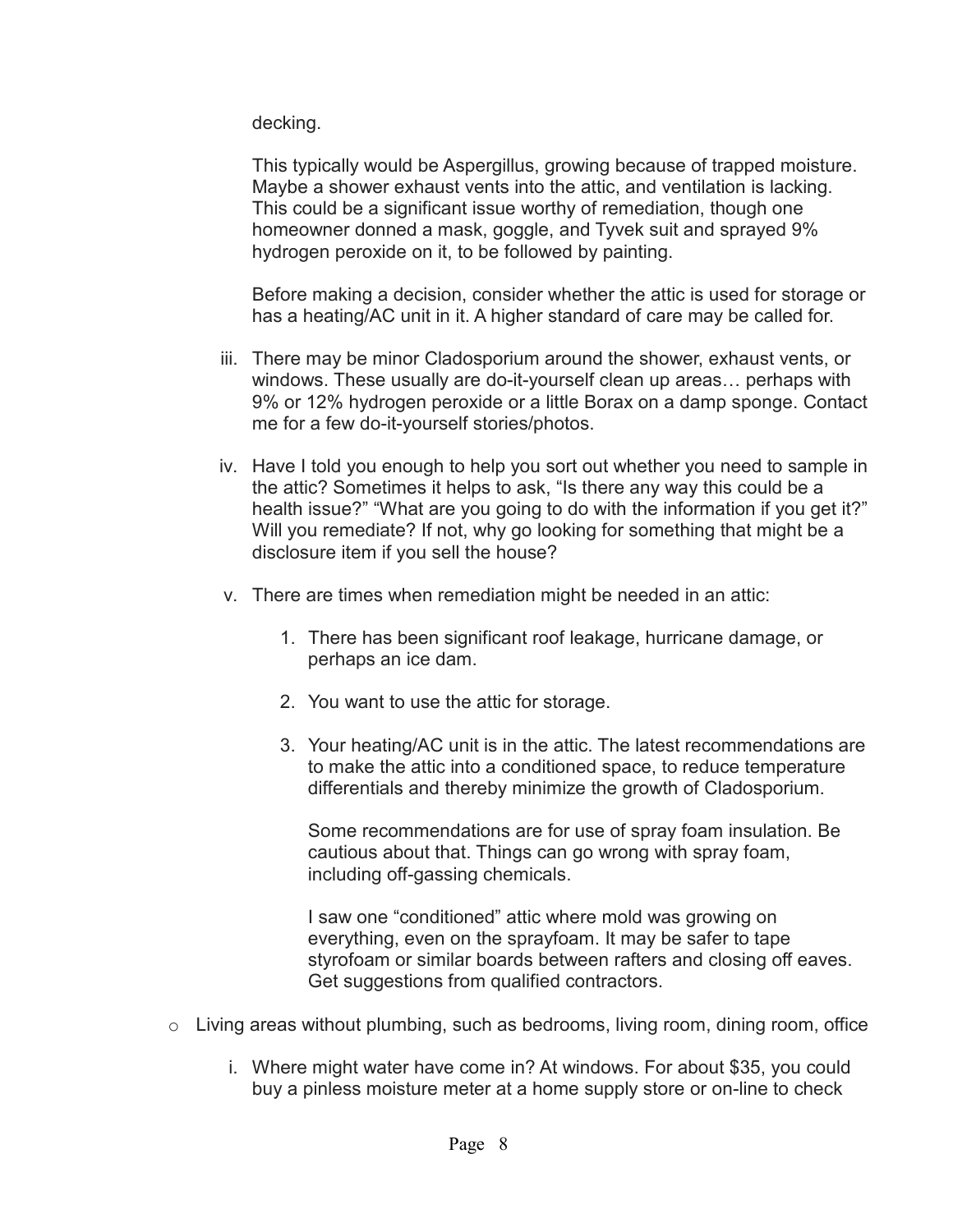below windows for potential water intrusion.

If you find areas of elevated moisture, then follow the path of the water. If, for example, you suspect that water may have dripped down to the bottom of the interior wall cavity, then you might be able to detect some mold by sampling under base molding.

Here's a trick. Take a putty knife. Wrap your tape around the end, and then slide the end under base molding in a few spots. I use my putty knife in just about every inspection for reaching cracks and crevices that I couldn't otherwise access.

- ii. Windowsills often have dark Cladosporium mold due to condensation. Cleaning these areas are homeowners' maintenance jobs. Cladosporium doesn't become airborne that easily from these places. Wipe it off., with a little Borax on a damp sponge. Re-paint if needed. Improve insulation around the window if needed.
- iii. Paint contains a mildewcide, so mold wouldn't typically grow on walls unless there was excessive moisture for some reason. That mold would probably be visible.

Mildew is mold. "-cide" means to kill. That is, there is a chemical placed in paint to kill mildew. I once saw a more "natural" paint, without a mildewcide, in a basement. The surface had been painted three months before, and mold was growing on the paint.

Home Depot on-line carries Caliwel, a latex paint where lime, not a chemical pesticide, kills mold...kind of like whitewash in a paint base. Caliwel would be an alternative to regular paint, though painting with regular paint is ok, too. Caliwel has some sort of petrochemical binder, which can be troublesome to some chemically sensitive people until it cures. The average person would hardly smell it once it dries.

EnviroBliss, a traveling remediation company from Brooklyn that I have worked with over the years, uses it routinely as a sealant and hasn't had feedback of reactions. Sealants, sometimes called "encapsulants" protect the homeowner's remediation investment against future mold growth, except in case of a flood, etc.

EarthPaint, www.earthpaint.net, offers a couple of choices, such as LimePrime, which may be better for sensitive folk. We have more history with Caliwel than with LimePrime, and Caliwel is registered with the EPA for use in mold remediation.

iv. Sometimes a bedroom or closet wall is common with a bathroom plumbing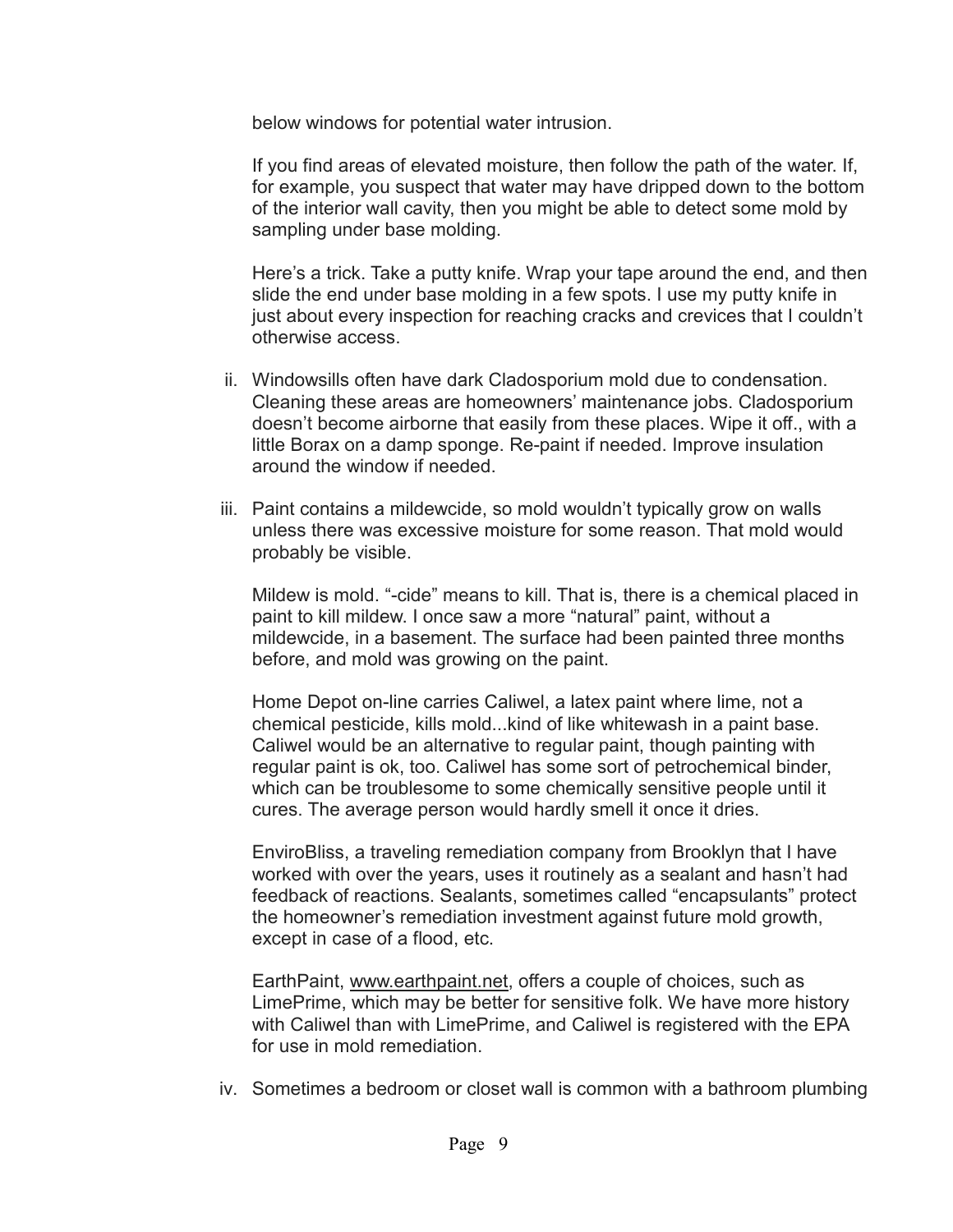fixture, such as a sink, toilet, or shower fixture. If so, use the putty knife under the base molding on the other side of the wall by the fixture to see if you pick up any telltale mold spores.

v. What about the furniture? Do you have any older or vintage furniture? Anything upholstered that might have been in a basement at one time? Anything from unknown origins? When I'm at a home, I typically do a composite sample from furniture. That is, I touch one tape to all the furniture in a room. This is a quick way to screen a room. If mold is found on the tape, then we have to go back and sample pieces individually in an attempt to find the source.

I touch the tape to a few pieces on the undersides or lower backs of the furniture – and also a few areas of upholstered surfaces.

I also sample the undersides of beds, both soft surfaces and wood slats supporting the mattress or box springs.

Is it worth sampling common places that Cladosporium would grow, such as windowsills? Up to you, but if you see discolorations on windowsills, you could also just clean the area and re-paint. I don't usually sample at windowsills, though I check under accessible ones with a moisture meter.

vi. What about vents and ductwork?

Cladosporium is common on vent covers due to condensation. It's a homeowner's maintenance job to wipe it off. Cladosporium on vent covers doesn't answer the question of whether the AC system is contaminated.

I don't sample vent covers. Usually I'll take a vent cover off and reach as deep down inside a duct as I can. If mold is growing on a tape from deep down, that's potentially more concerning than surface mold on a vent cover.

A better way to sample the AC system is on a DNA level. See the DNA AC testing attachment. Choose the \$85 test option.

- $\circ$  Living areas with plumbing, that is, bathrooms, laundry areas, and the kitchen
	- i. Follow the path of where water might have gone, even if you aren't aware of any water. Maybe a toilet overflow happened before you lived in the house. If water got into a wall cavity, there is a good chance that Aspergillus and/or Penicillium are alive and well, continuing to grow and give off gases just from the relative humidity of unconditioned wall spaces.
	- ii. These areas are where the putty knife comes in handy. Again, wrap the 3"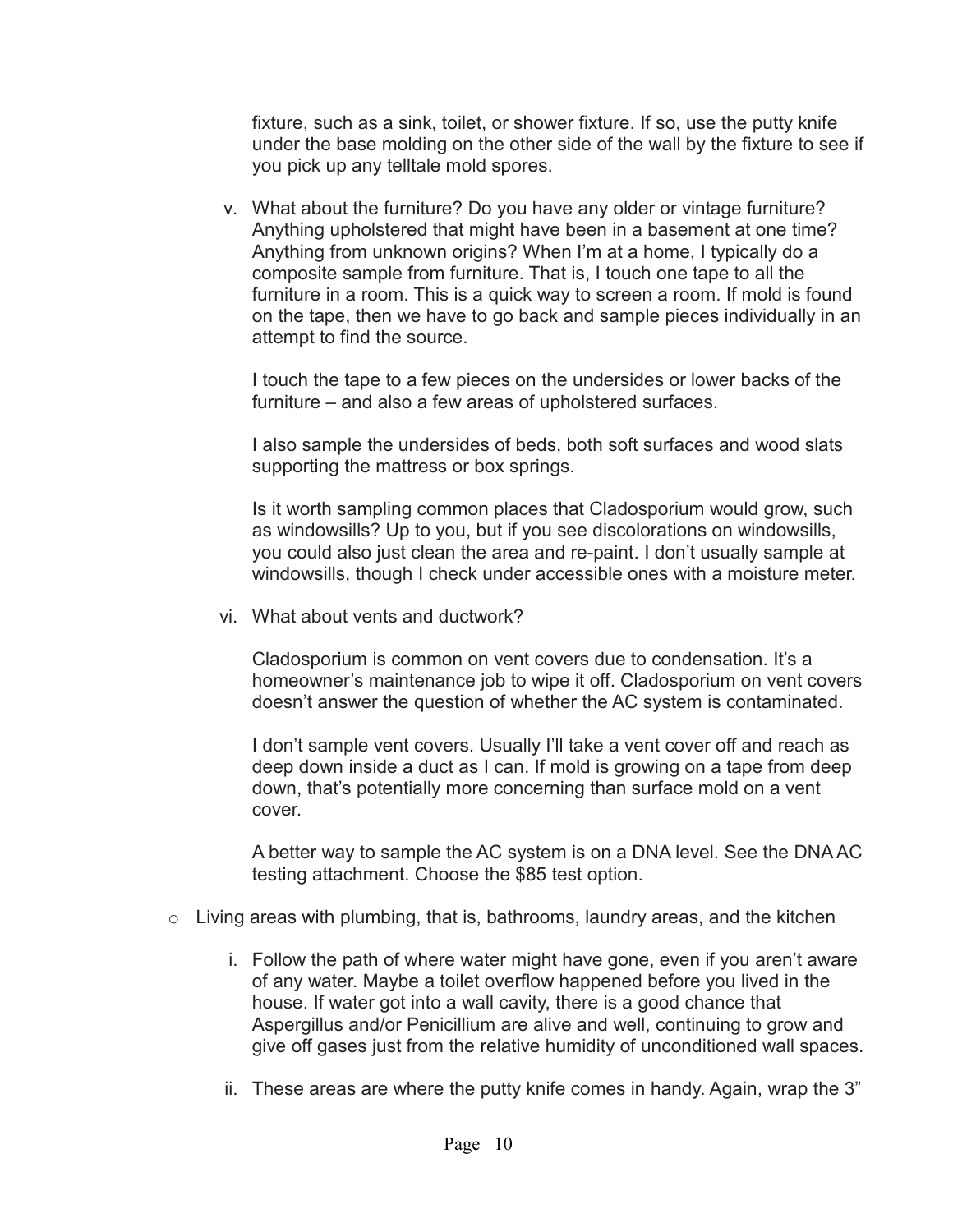tape around the end of the putty knife and slide the knife under base molding around the toilet, next to the shower, under a suspect window, etc.

iii. Bathrooms – I'd sample inside the sink cabinet near the plumbing and at plumbing access holes. Use the putty knife under base molding behind the toilet, if accessible. Often there is tile, rather than base molding. If there is a bathtub access panel, take that off, and sample inside on drywall and wood.

Many times the plumbing for the tub is on a common wall with a closet or bedroom. Do the putty knife trick under base molding from the closet or bedroom, if accessible.

Sometimes I find Stachybotrys growing under wood posts on either side of the shower. Water may leak out from the edges of a shower curtain. Slide the putty knife under the left and right wood posts.

Cladosporium commonly grows on bathroom ceilings and on caulking. Unless out of curiosity, it's generally not necessary to sample these places. Just wipe them off. A stain may remain because of the melanin in the Cladosporium. Paint as needed. Re-do caulking with a more waterresistant type.

If caulking isn't tight and water infiltrates during showers, there would be a risk for hidden Stachybotrys, which would be a remediation job. Keeping caulking in good repair is a must.

#### iv. Laundry

1. Use a good flashlight to check as best you can behind the washer and under the slop sink. If you can pull the washing machine out, all the better. Even if nothing suspicious is seen, slide a putty knife under base molding behind any sink or appliance with water.

#### v. Kitchen

- 1. As you did with bathroom sink cabinets, use one tape to sample around the rear base and at plumbing access areas.
- 2. Sample under base molding adjacent to appliances with water, i.e., dishwasher, refrigerator.
- 3. If you can, pull out the refrigerator and dishwasher and sample under base molding behind them.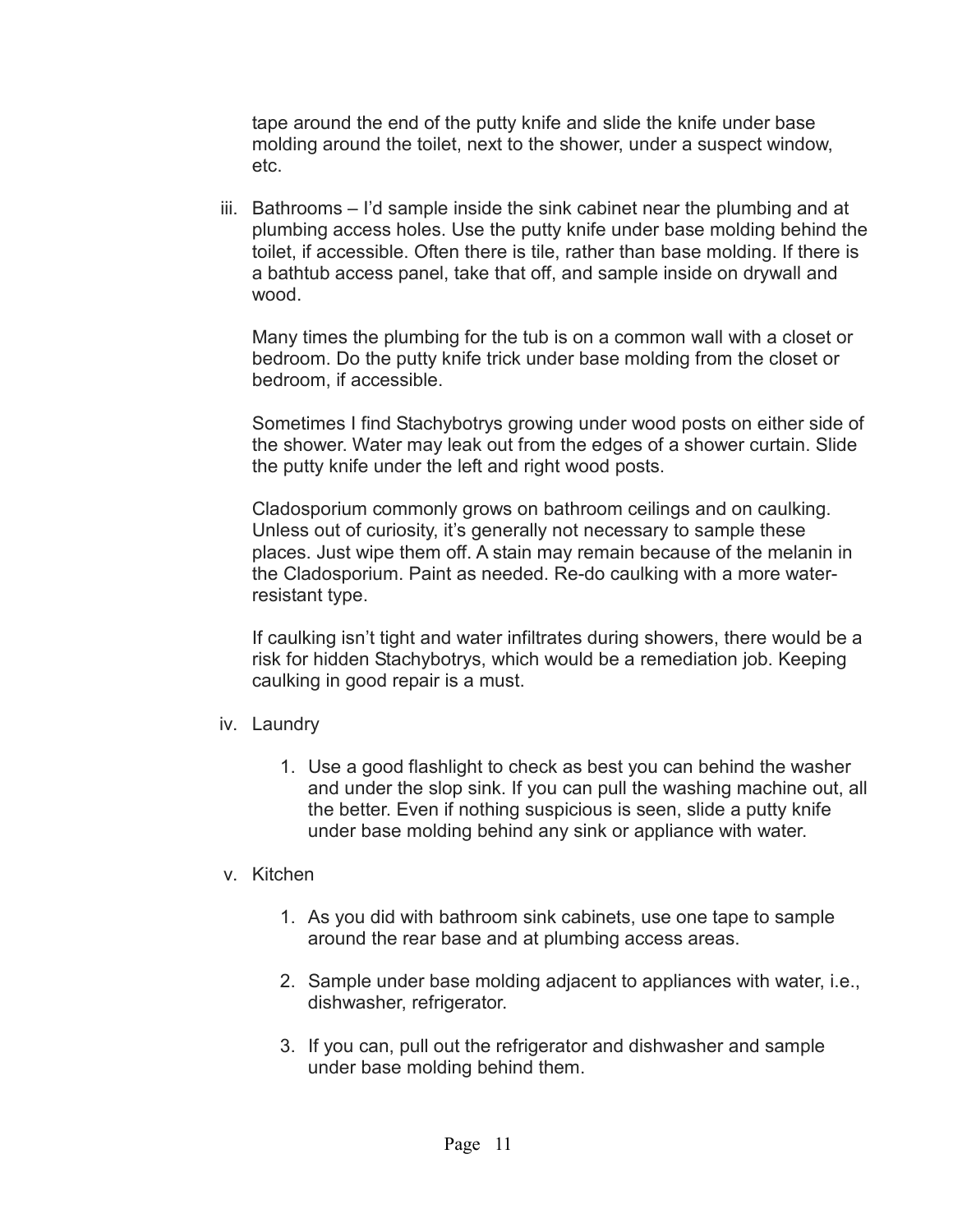- o Basement, finished
	- i. Tip: If there is thick insulation in the wall cavities, it may protect the back of the drywall from mold. Likewise, insulation between ceiling joists may mostly protect surfaces it covers, assuming it is not put on backwards, thus potentially trapping moisture. The vapor barrier should face the "warm," that is, the living area of the house.

Fiberglass should be handled as carefully as asbestos or mold. Wear a mask, goggles, gloves, etc.

- ii. Here are three questions to answer relating to mold in a finished basement:
	- 1. Is mold growing on structural wood?
	- 2. Is mold growing behind finished walls?
	- 3. Is mold growing on furniture?
- iii. On structural wood?
	- 1. Maybe you can access ceiling joists and subflooring above ceiling tiles. If not, sample ceiling joists and subflooring in an unfinished area of the basement. The furnace/boiler room usually is lowest risk for mold, because of the heat and dryness.
	- 2. Try to sample under the bottom step. Steps may not be "structural" per se, but lower steps can harbor Aspergillus and be a decent indicator of the risk for mold growth in other places of the basement.
- iv. Behind finished walls?
	- 1. Use the putty knife to go beneath base molding on exterior walls, maybe one tape for several spots under each side of the basement.
	- 2. If there is a plumbing access hole, stick your hand down to the sill plate and lower back of drywall to sample. Brush off crumbly stuff.
	- 3. Extrapolate from another area. If you find mold on other accessible sill plates (such as under steps) or mold on ceiling joists/subflooring (such as in a storage room), the chances could be that maybe this basement shouldn't have been finished.
	- 4. If you see a lot of efflorescence (mineral deposits) on lower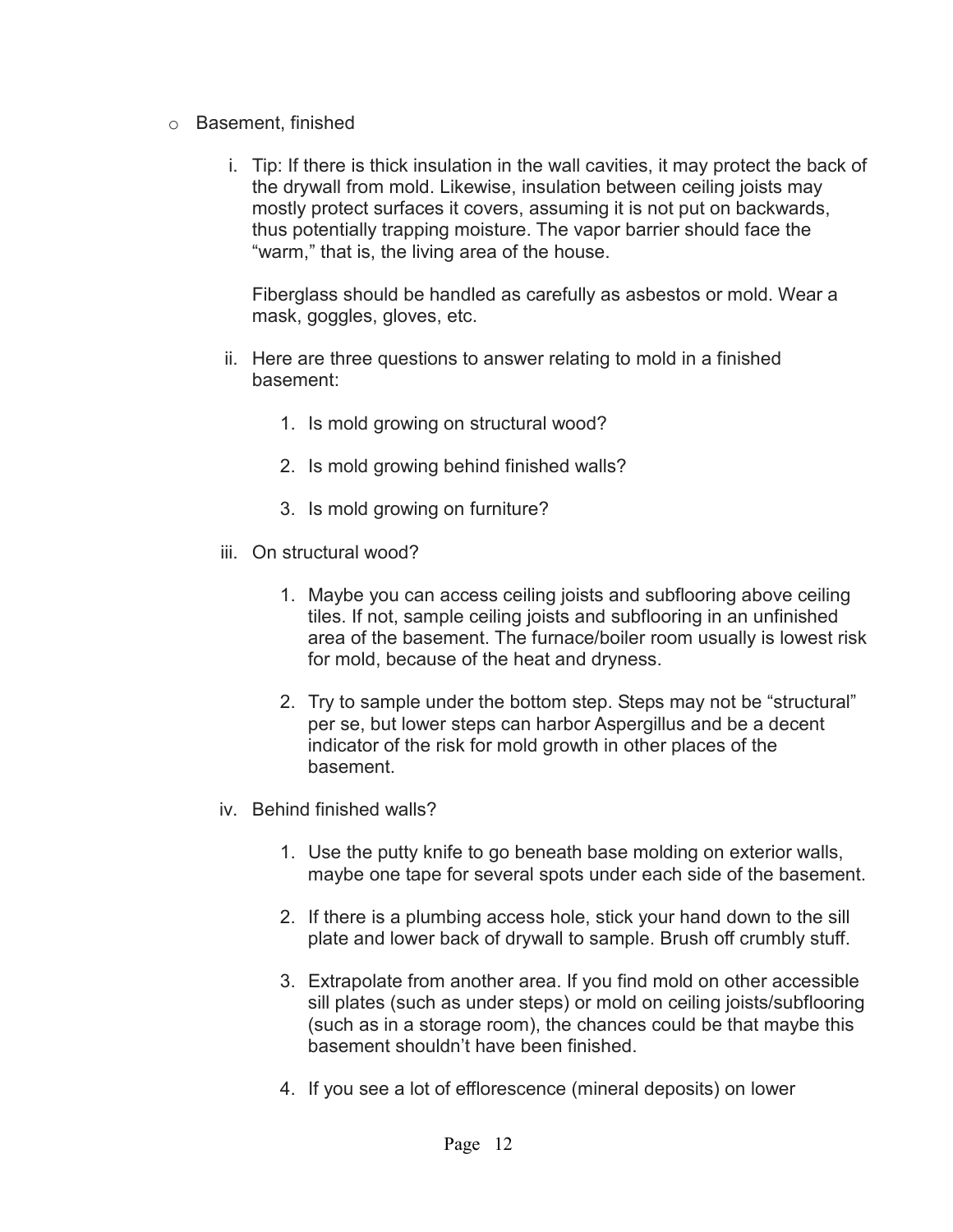foundation walls in unfinished areas, maybe there is water infiltration from lower foundation walls in finished areas, too.

Walk around your outside foundation during a heavy rain. Are downspouts directing water away from the foundation? Is water ponding by the foundation wall?

What kind of soil do you have? Sandy soil allows for drainage much better than clay soil. I inspected two hundred-year-old houses, sideby-side, on Long Island. The unfinished basement at one house was fine, no mold. The next-door finished basement had mold on the new materials. Lunch was fed to mold.

Basements were meant for root cellars and wine cellars, buffer areas between the house and the earth. Finishing them raises the risk for mold growth – though there are ways to finish them and reduce the risk for mold growth. One amazing "unfinished" basement seen years ago looked like a western saloon...with concrete walls painted by an artist.

- v. On furniture?
	- 1. Do a composite sample. Touch one tape to the undersides of all the furniture, plus a few spots on upholstered furniture.

Or, maybe there's a particular piece you suspect, and you'll use one tape just for that piece, touching the tape to 15-20 spots all over the furniture. Avoid getting a heavy level of dust on the tape, because that will make it harder to see mold spores under the microscope.

2. If carpeting got wet, it may be worthwhile sampling the area that had been wet. In general, tape-testing of carpeting doesn't show much, even though the carpet could have a high level of microparticles, which are broken up pieces of disintegrating mold. Many microparticles are allergens and inflammagens. Mold doesn't have to be alive to affect us.

The DNA test mentioned above for the AC could also be used for a vacuum cleaner sample.

- o Basement, unfinished
	- i. Questions to ask: Is the structure moldy? Are contents moldy?
	- ii. Take composite tape tests from several areas of ceiling joists and subflooring. One suggestion is to do a tape for each quadrant of the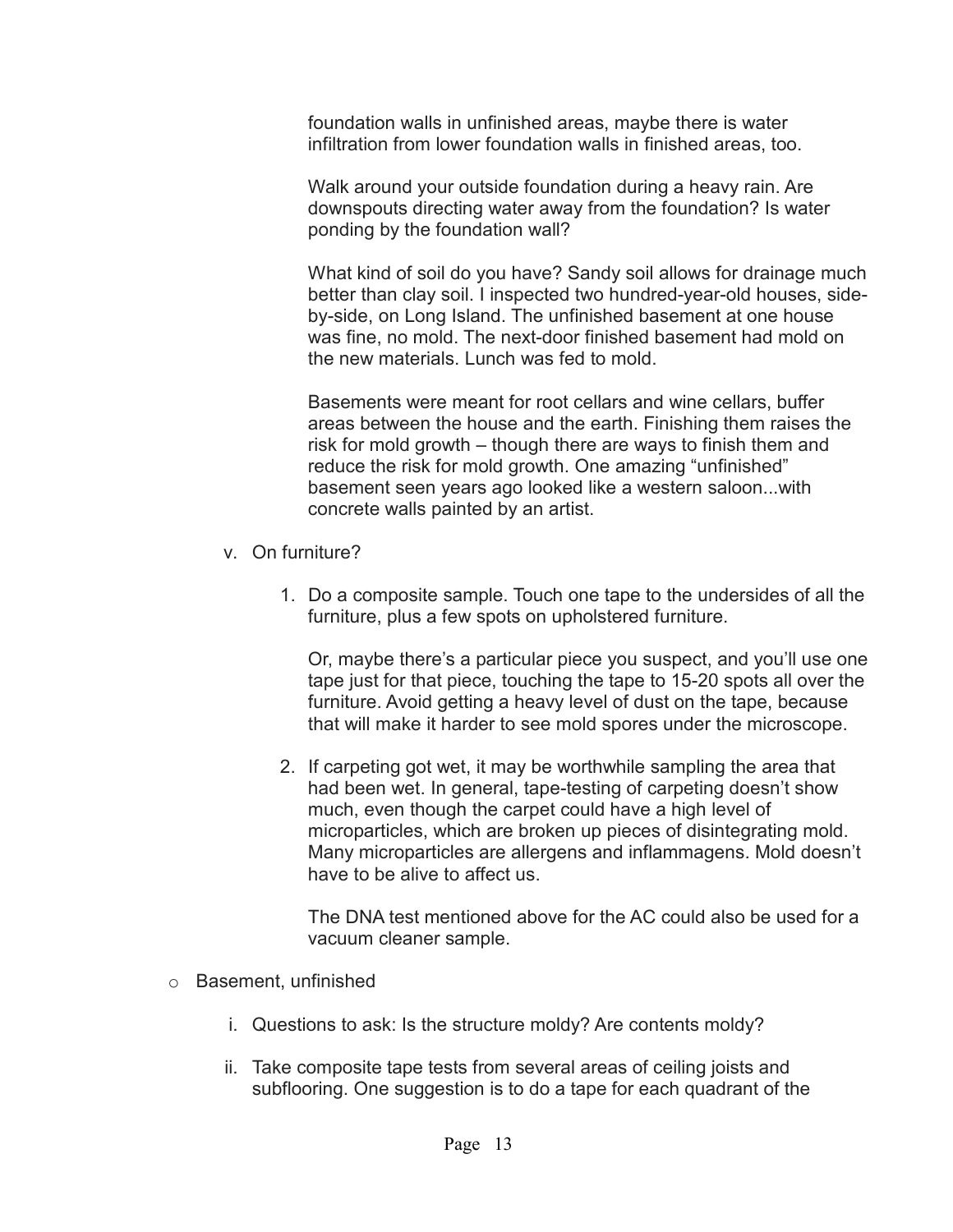unfinished basement.

- iii. If the heating/AC system is in the basement, check the return ducts. Sometimes sheetmetal is tacked between the bottoms of ceiling joists to form a return duct – common but not a good idea. What if the ceiling joists are moldy? Sample ceiling joists near a return duct.
- iv. Pay attention to the ceiling plumbing penetrations under bathrooms, washers, and kitchens. Sample suspicious areas.
- v. Sample semi-permanent wood, such as work tables and the backing of electric boxes.
- vi. Sample vulnerable stored items, such as books, furniture, papers. Store vulnerable items in plastic bins.
- vii. If you have pressed wood shelving, sample the undersides of shelves. As mentioned above, Aspergillus loves the older shelving. Newer shelving rarely has mold growth. Plastic, metal, or painted shelves are better choices.
- viii. There are two other places I often sample for a history of mold in the basement: the top of cross supports (between ceiling joists) and the top of the hot water heater. These samples would be surrogates for how much mold is floating around in the air.
- o Crawlspace
	- i. Usually the only place needing sampling would be ceiling joists and subflooring, unless there is moldy subflooring under a bathroom, etc.

### **Q & A**

#### **"My house is 100 years old. I hate the thought of how much mold it must have."**

You might be pleasantly surprised.

- o Mold doesn't like plaster.
- $\circ$  Old wood is generally more mold resistant than new wood. Old wood is usually denser, better quality, dried out, and has less nutrient value than softer new wood. At one conference, the presenter called new houses "self-composting houses." In a newer basement especially, consider painting every square inch of wood to protect it from most mold.

I inspected a NJ house under construction and was so impressed with the builder. He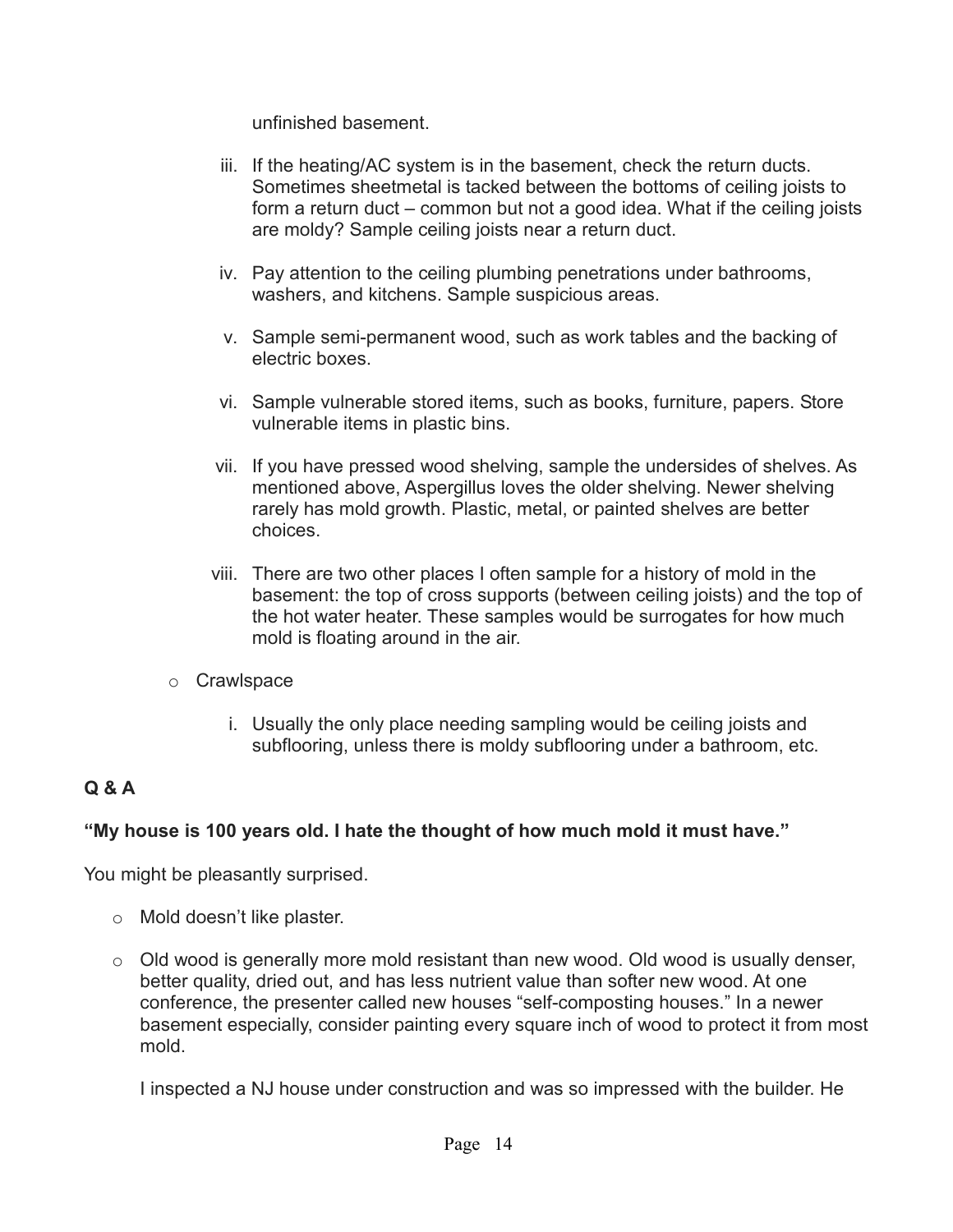waterproofed the basement and used no pressed wood products at all. You don't see many houses like that. There was some mold that came in on wood. I told him where to spray with 9% hydrogen peroxide and paint.

"My basement smells musty."

- o Mold might be growing, giving off MVOCs, which are volatile organic compounds produced by mold.
- o Carpeting and stuffed furniture may have absorbed musty smells and should be discarded. Carpeting is not recommended in basements. Check out offerings at Lumber Liquidators. They have formaldehyde-free products, many from the European Union. Or, check out polished concrete instead of floor covering.
- $\circ$  Sample ceiling joists and subflooring, as well as lower steps/stairwell.
- o Think about installing a Panasonic ERV if you have a window and assuming the basement isn't conditioned.

https://www.acwholesalers.com/Panasonic-Ventilation-FV-04VE1/p32041.html

One client I have dealt with simply positioned it on a chair, as shown, so it could be very mobile.

To complement an HVAC operation, I suggest a timer to force the ventilator to operate, for say, 20 minutes out of every hour, to reduce the feeling of stuffiness that can occur when the outdoor temperature is similar to indoor, or the home is exceptionally well insulated, where the unit may not operate for hours.



### Conclusions

The words "clothes dryer" refer to clothes dryer hosing.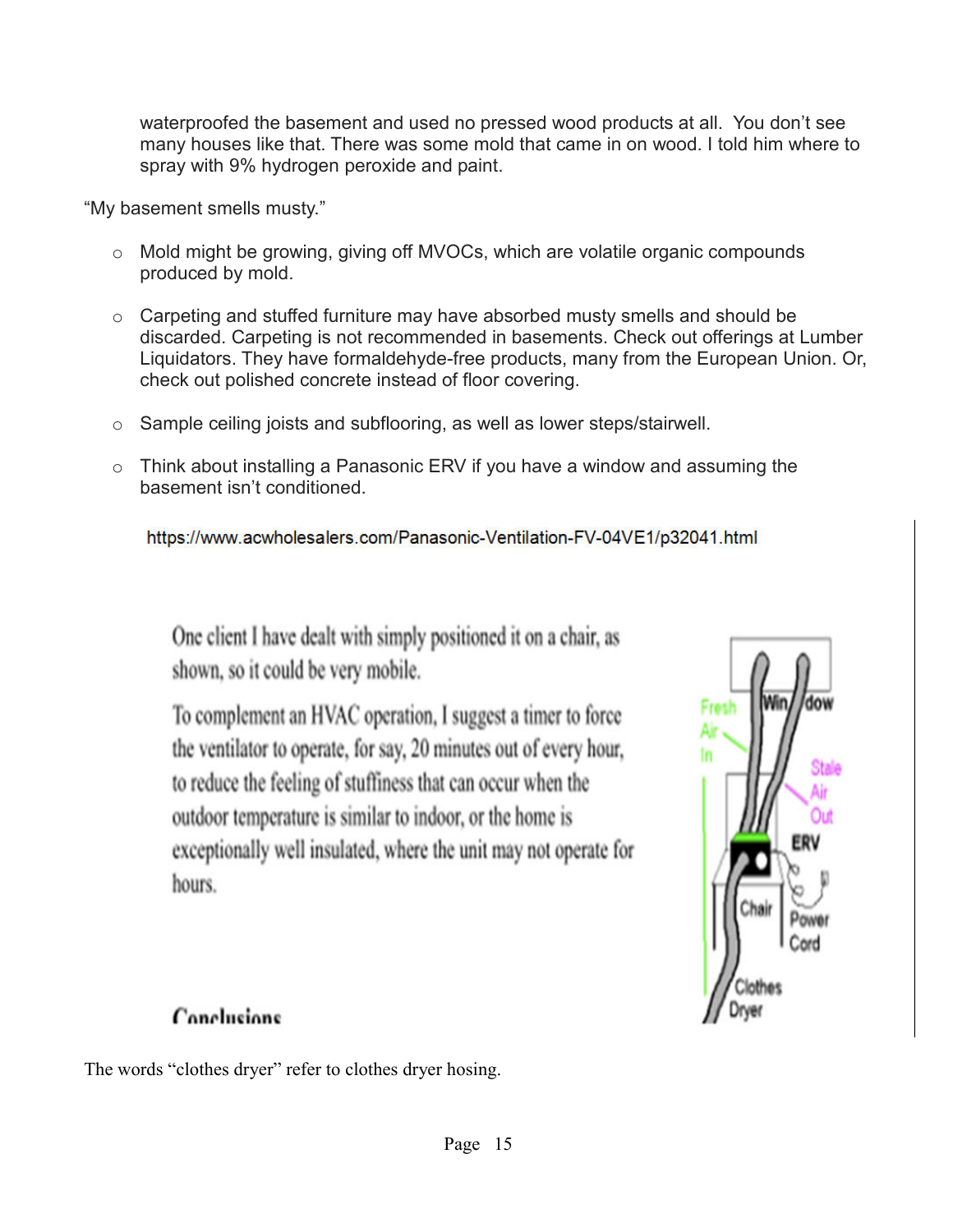#### **"I have an old dehumidifier and wonder if I should get a new one."**

- o Upgrade to an EnergyStar unit at the least.
- o When dehumidifiers are run in moldy spaces, they get moldy. The filters protecting the innards are not very effective.
- o Sometimes the dehumidifiers are a source of mold in a basement. I do an air sample on the air coming out of the dehumidifier.
- o Check YouTube for videos on deep cleaning of dehumidifiers.

#### **"Is tape sampling good for testing the AC system?"**

o Generally speaking, no.

The better test is the Big 2+ with Assured Bio Labs – see DNA AC Testing attachment. The Big 2+ detects tiny pieces of DNA and is much more sensitive than tape testing. You will get clues about what might be going on in inaccessible places where you can't tape test.

#### **"There was an ice dam on my roof, and now there are water stains on a bedroom ceiling."**

1. If the drywall is accessible from the attic, investigate from there. Maybe dealing with mold from above could avoid a remediation job. But if staining is extensive and water went down into the wall cavity, remediation may be in order. Unless there is visible black mold on the ceiling (Stachybotrys), the mold, if any, would likely be confined to the attic side of the drywall.

If you plan to have a handyperson just cut out the stained area, first cover beds, rugs, etc., with plastic drop cloths. If there is not much staining, paint it. If the attic above has ventilation, any gases produced by the mold would likely be dissipated in the attic, not drawn into the bedroom.

I'm guessing about half the time there are elevated levels of mold in a ceiling water stain when a drill hole is made and a tube inserted for air testing. Because a little bit of mold can make a lot of spores, it's not possible, even from an air sample, to predict how much mold is hidden up there. How long was the ceiling wet? How much water? Where did the water travel?

**"The roof leaked."**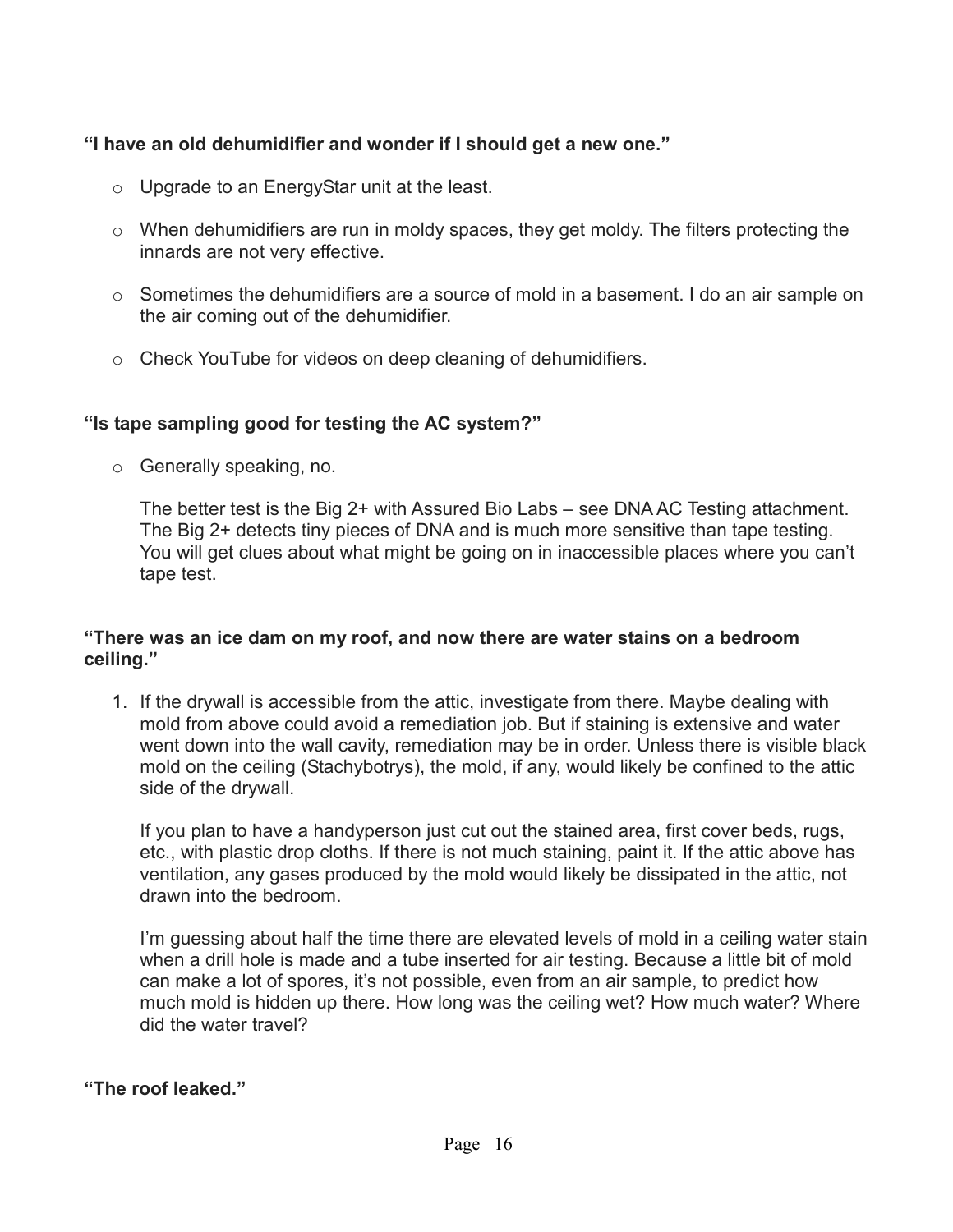$\circ$  Follow the path of the water. If the leak was into a wall or ceiling cavity, remediation may be in order. Tape sampling probably wouldn't show anything, unless there was so much water that a tape from under base molding might be positive for mold. On-site, I might drill a hole into the ceiling or wall cavity, insert a tube attached to an air sampler, and take an air sample.

#### **"A window leaked."**

o You may get confirmation of mold by sliding a putting knife under base molding. Even if not, ask the question, "Well, why wouldn't mold be growing in the wall cavity?" You have wood, and now you have water. Bingo. Food and water. Plan on remediation or, if doing it yourself, protect furniture and rugs with drop cloths. Wear a mask. Maybe use a box knife to cut out drywall to minimize construction dust. HEPA vacuum at the cut as it is being made. Safely remove insulation and bag for disposal. HEPA vacuum in the wall cavity. Wipe any visible mold. Paint.

Unless there is a nearby neighboring house, you could also put an exhaust fan in a nearby window to help draw dust and mold particulates out.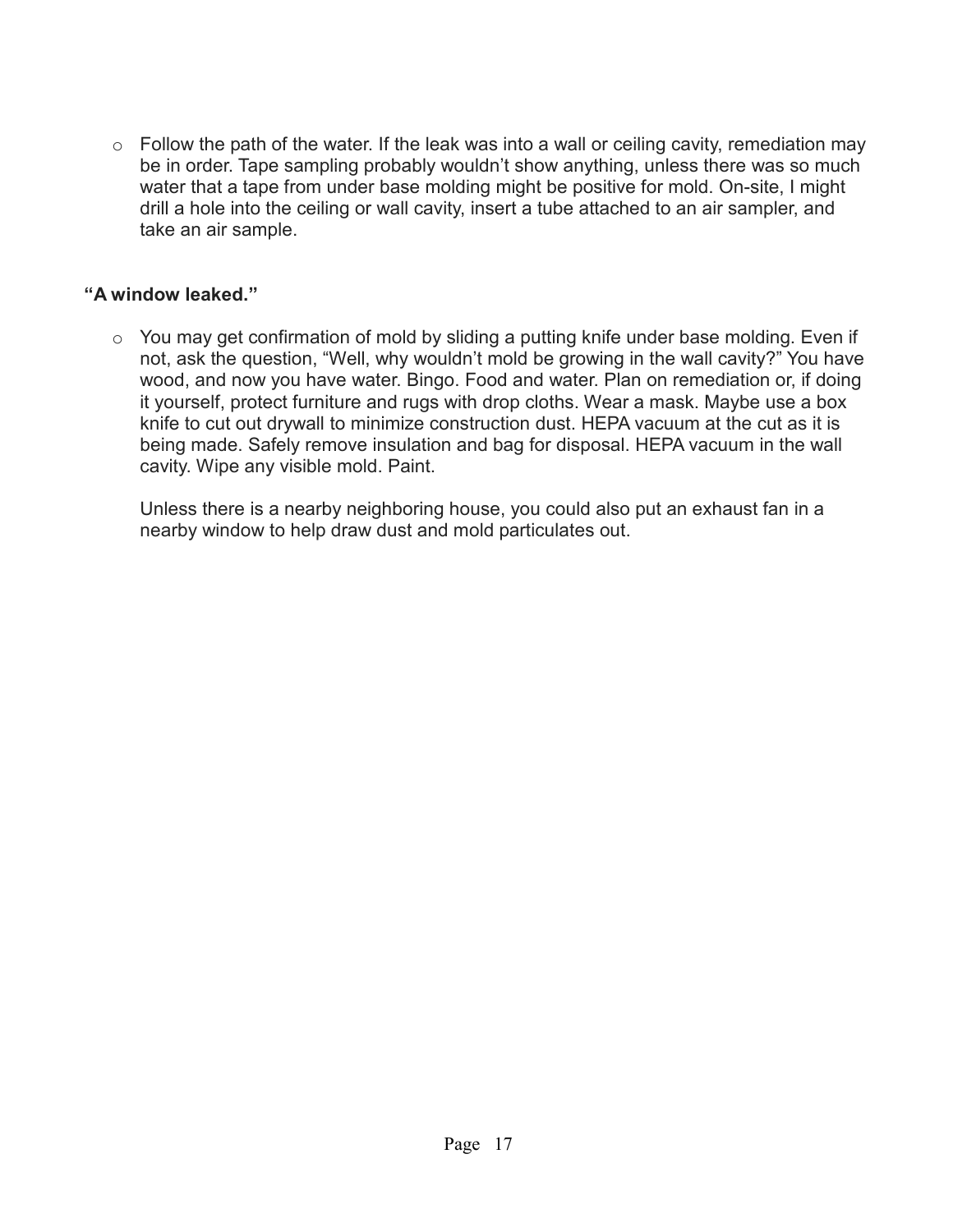# **Photos of tapes mounted on a plastic bag.**

Notice the small tab on the left side and numbers written on the tape, not on the plastic bag. Avoid placement of tapes over white areas on the outside of some bags.

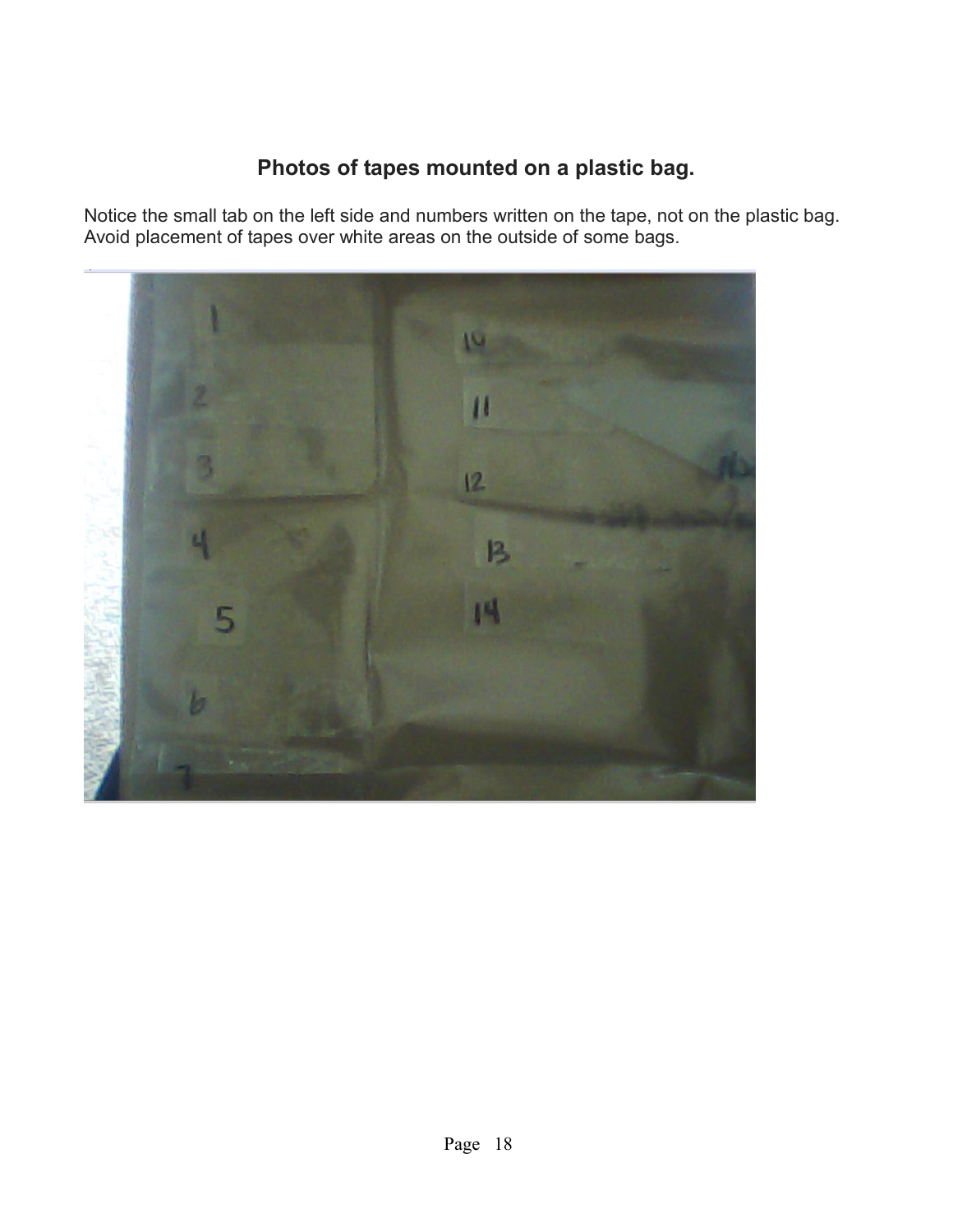### **ADDENDUM**

### **On mold test interpretation and remediation**

Tip: DO NOT MAKE REMEDIATION DECISIONS BASED SOLELY ON ERMI RESULTS OR ON MYCOTOXIN LAB RESULTS (clinical or environmental)

- If old dust is sampled or if visible mold or water-damaged areas are sampled, results can be skewed and make the whole house sound like a disaster area when it likely is not.
- Presence does not equate to exposure. If doing ERMI or mycotoxin dust tests, sample where you are exposed, not at water-damaged areas or visible mold.
- On the other hand, ERMI and mycotoxin testing can miss significant mold, so don't depend even on good results.
- Know where mold growth is and match remediation steps to what needs to be done to safely get rid of it and keep it from coming back.
- Remediation is not always needed. Sometimes just a simple paint job would suffice.

#### **"I just got my report for air sample results. Can you help me interpret them?**

 $\circ$  Look at the counts for Aspergillus/Penicillium. Most labs give a raw count and a counts/cubic meter. The latter number is an extrapolation depending on the amount of air drawn into the air pump. If 10% of a cubic meter was drawn in, then you would multiple the raw count by 10 to see what that equated to in a cubic meter.

It's easy to compare the raw counts for Aspergillus/Penicillium, which are marker molds for dampness, water damage, cross-contamination. If the raw counts are low, in the low single digits, there may be no red flags from the air samples.

- o The better way to do air samples is called "aggressive sampling" and involves stirring up some dust. Many inspectors set up tripods for passive sampling and get under-counts for mold or miss it completely.
- $\circ$  If raw counts are 5-10-20 and on up, there's likely an issue that has to be ferreted out. Tape samples are one important tool for finding sources of mold growth. For mold to show up in an air sample, there has to be a pathway from the mold growth to the air.

Also look at three other molds, the ones that are associated with floods, prolonged leaks, etc.: Stachybotrys, Chaetomium, and Trichoderma. If you don't see any of them,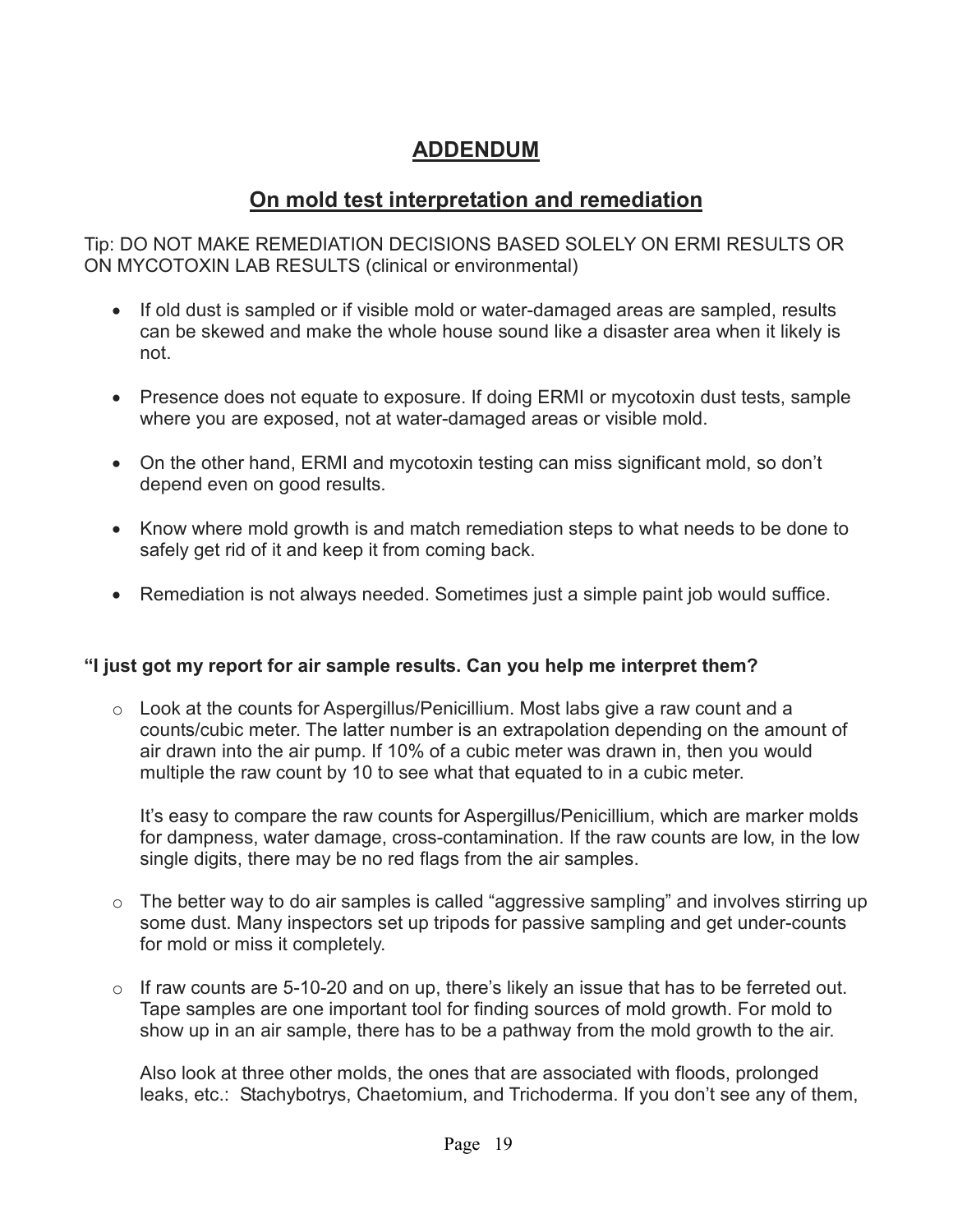good. If you see some, where was it wet for a week or more – where do mold spores have access to room air?

# **EnviroHealth basic mold remediation guidelines**

- o Set up containment and negative pressure.
- $\circ$  Follow industry guidelines for worker protection, that is, an N95 or P100 respirator, goggles, etc.
- o HEPA vacuum.
- $\circ$  Remove contaminated items that can be removed. Bag for proper disposal.
- $\circ$  Clean items that are to be salvaged. Remove to safe storage. Unless mold is growing on an item, think in terms of dust removal. The mold particulates will be among the dust particulates.
- o HEPA vacuum, including ceiling joists and subflooring, if they are involved.
- $\circ$  Treat contaminated surfaces that cannot be removed. Wipe as needed. Treatment options include, for cleaning:
	- 3% hydrogen peroxide
	- 9% or 12% hydrogen peroxide
		- 27% hydrogen peroxide can be purchased from a swimming pool supply store, for about \$20-\$30. One brand is Soft Swim C.
		- HANDLE with care. Wear gloves, goggles, respirator, long sleeves. 27% can burn and is hazardous. Keep away from children.
		- Pour a little of the 27% onto dirt outside, to make sure it fizzes and isn't a dud. The strength of hydrogen peroxide decreases over time.
		- Dilute the 27% to 9% (1 part hydrogen peroxide poured into 2 parts water)
		- When you spray 9% hydrogen peroxide onto mold, it will fizz.
		- Contact me for before-and-after do-it-yourself photos from a client's attic project.
		- Your before-and-after DIY photos would be welcomed.
	- **Treatment options include, for encapsulation:** 
		- Caliwel
		- Regular paint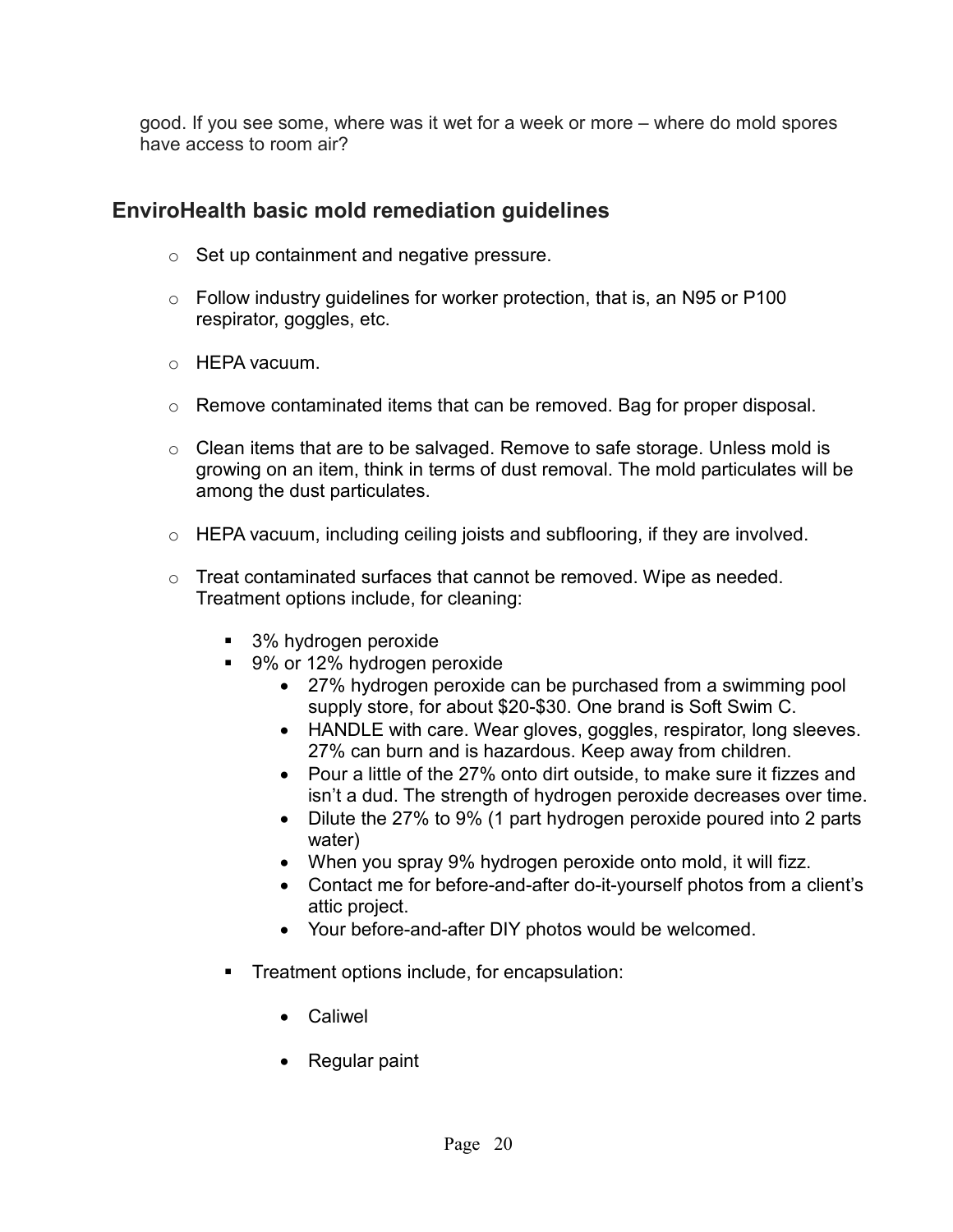- Fiberlock Advanced Peroxide Cleaner and Fiberlock IAQ 1000 foaming hydrogen peroxide, or Fiberlock Mold Stain Remover
- Serum 1000
- o HEPA vacuum.
- $\circ$  Apply 2 coats of sealant to unpainted wood surfaces. Options include:
	- Caliwel, from www.caliwel.com, www.homedepot.com online, not in Home Depot stores; may off-gas slightly on wood products, such as strandboard and pressed wood. For most folk, the smell is almost gone by the time the paint dries. Registered with the EPA for use in mold remediation.
	- **EXECT** LimePrime, www.earthpaint.net, likely not registered with the EPA.
	- regular no- or low-VOC paint, which traditionally contains a mildewcide (pesticide)
	- -Fiberlock 6000 Gen3.
- o Complete final vacuuming and cleaning.
- $\circ$  Arrange for an independent inspector to do post-remediation testing, preferably aggressive (stirring up dust).

#### **"What is a good HEPA vacuum for dealing with mold?"**

 $\circ$  The remediator colleague mentioned above, Pierre Cajuste of EnviroBliss, uses the Euroclean GD 930 for the dirty jobs of remediation and a Nilfisk GM80 for fine cleaning.

I measure air coming out the vacuum's exhaust with a laser particle counter. The Nilfisk is close to zero, but the Euroclean's reading is high. With the Euroclean, the filter is placed before the motor, so you get motor dust entering the exhaust air stream. However, all debris picked up by the vacuum goes through the HEPA filter.

- $\circ$  Commercial suppliers for the industry include www.jondon.com and www.jendcosafety.com. If you were considering the Nilfisk, consider buying directly from their local sales representative. Contact their headquarters at 800-645-3475.
- $\circ$  Here are some options for a quality vacuum cleaner for routine cleaning:
	- 1. Miele C3 better HEPA filter, sealed rubber gaskets, better design for homeowner around \$900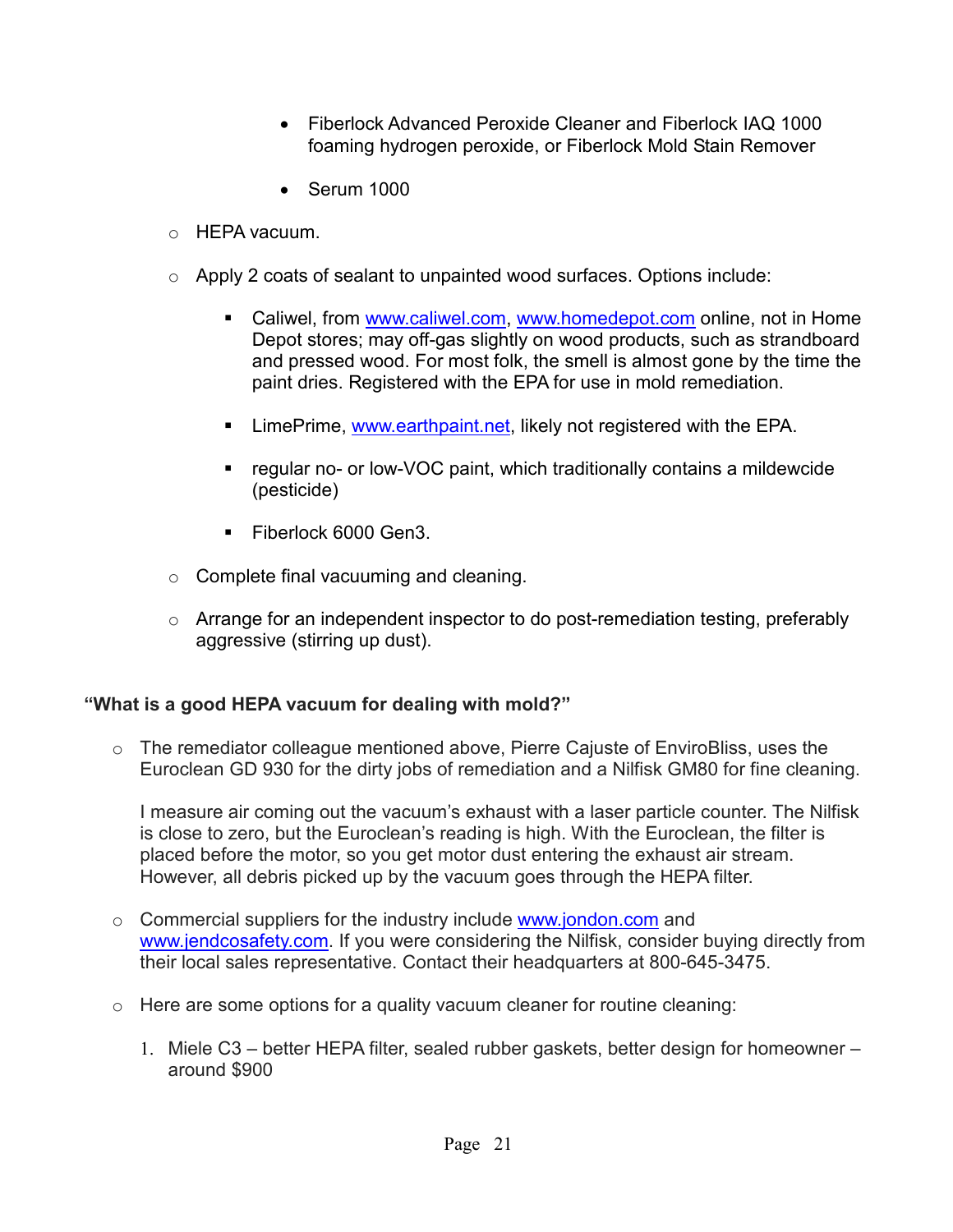2. Shark, sealed canister – but empty the canister outside. If you can swing the Miele, go for that.

#### **"I want to do the remediation job myself but am not sure how to set up negative pressure and containment."**

o Check out www.sunbeltrentals.com. They are all over and rent equipment such as negative air machines (which are air scrubbers that discharge to the exterior). They generally have good customer service for homeowners.

# **"Keep it simple" philosophy**

- o Find the mold through tape samples (and extensive, aggressive air sampling, if I am onsite);
- $\circ$  Safely get rid of it.... rather than having costly remediation when you might not even know where the mold is growing.
- o Keep the mold from growing back by applying a sealant.
- $\circ$  Address the central air system testing, treatment, and prevention against future issues see the DNA AC Testing and Ventilation attachments.
- $\circ$  Have a good HEPA vacuum cleaner. Get rid of clutter. Damp-dust. Avoid carpeting. Make the house easy to keep clean.
- o Invest in your home, not in making the labs richer.

### **"It's not always mold"**

o "They missed mold," was a complaint against the inspector/remediation team.

I got a call from a guy who bought a 100-year-old townhouse and complained that when he entered the townhouse, he got a headache, brain fog, and couldn't sleep. He was fine outside the townhouse.

He had had mold remediation done, but his symptoms didn't change. He assumed that mold had to have been missed, so he called me to find it. I checked for mold, formaldehyde, and gas leaks – and found nothing. I asked him to turn off his nearby modem. Voila. The pressure in his head let up.

He called me a week later to report that he had hard-wired everything. His headaches and brain fog had stopped, and he could sleep.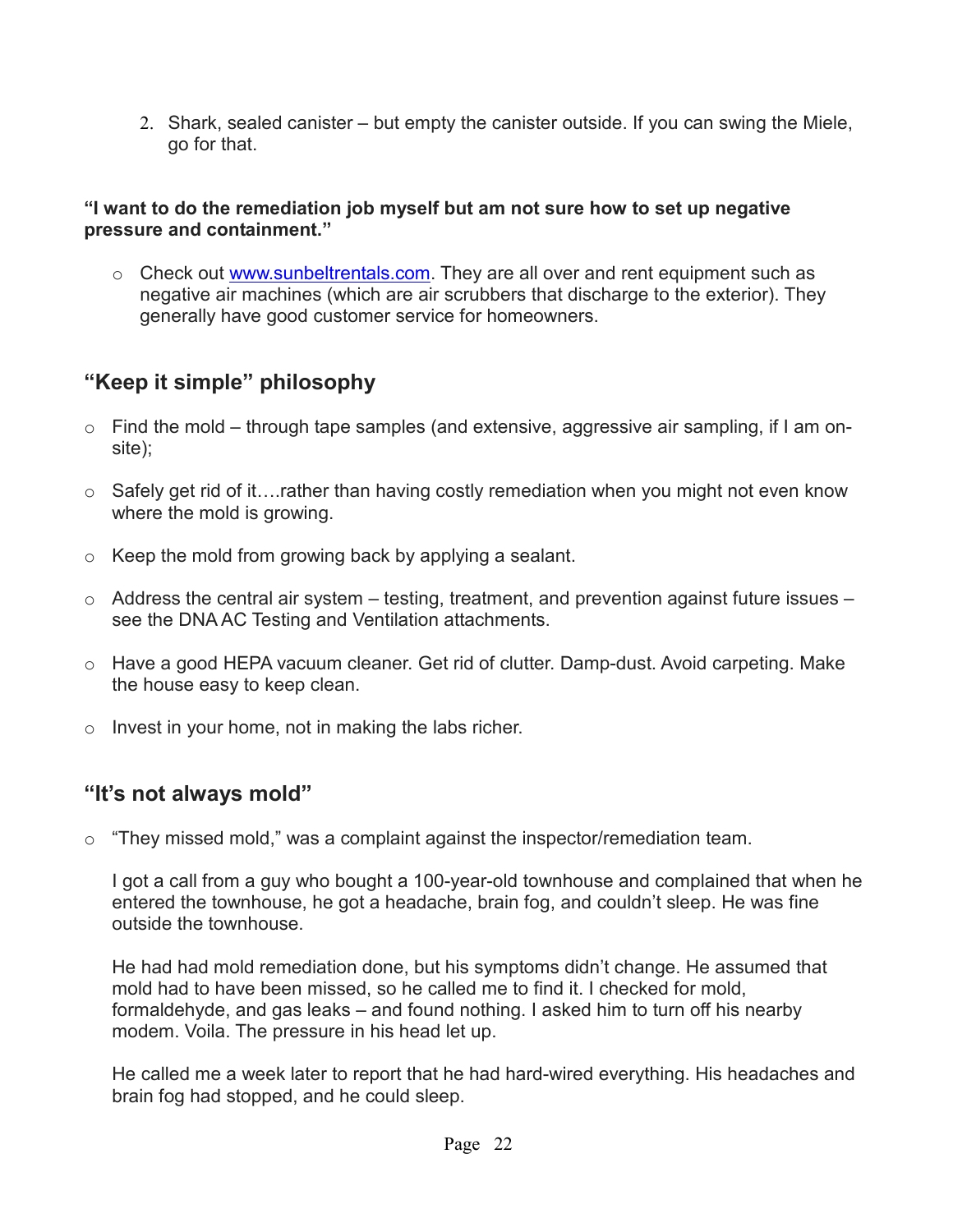It isn't always mold. See the attached, "Wireless to Hard-wired."

- $\circ$  Other clients have been affected by environmental issues they never dreamed of and which didn't turn out to be related to mold:
	- $\circ$  5-year-old stopped bed-wetting the night the voltage was reduced at her bed see www.createyourhealthyhome.com, EMF tab, body voltage tab, for instructions on how to measure/reduce.
	- $\circ$  4-year-old started sleeping through the night when a wiring error was fixed and voltage was reduced at his bed.
	- o Woman could work again in her basement office once gas leaks were repaired. She had thought the smell was mold.
	- $\circ$  Woman was on the highest level of asthma medication and assumed the issue was mold. It turned out that the vacuum cleaner used by the cleaning service was spreading dog dander from house to house to house. She was severely allergic to dogs. Once she provided her own vacuum to the cleaning service, she stopped her asthma medication within a week.
	- $\circ$  Woman's cough was 80% better within one week after getting a quality HEPA vacuum cleaner.
	- o Many homeowners don't realize that carbon dioxide levels double/triple or more in tight homes with no ventilation. Some studies show mental sluggishness/dysfunction at 1,000 ppm (parts per million), compared to the less than 500 ppm of outside air.

Most of the houses I inspect measure around 1,000 ppm, with some over 2,000 ppm. I'm updating this piece from an extended stay facility where levels were 1300 ppm. I was having trouble staying awake – until a kind woman from the front desk showed me how to open the windows. Yea! That made all the difference. Those windows will be open until I leave here.

Plenty of my clients' homes are at levels close to this stuffy motel room. They put the AC on and think they are getting better air, but central air just re-circulates the same old air, with the same old carbon dioxide levels.

See Ventilation attachment.

 $\circ$  Woman's itch stopped once the laundry detergent was changed. Branch Basics was recommended, www.branchbasics.com. You might explore that website, because it gives valuable information about healthier substitutes for common household products. The co-founder, Marilee Nelson, wears a second hat as a consultant in least toxic building materials for folk renovating or building a new home. 830-367-1197;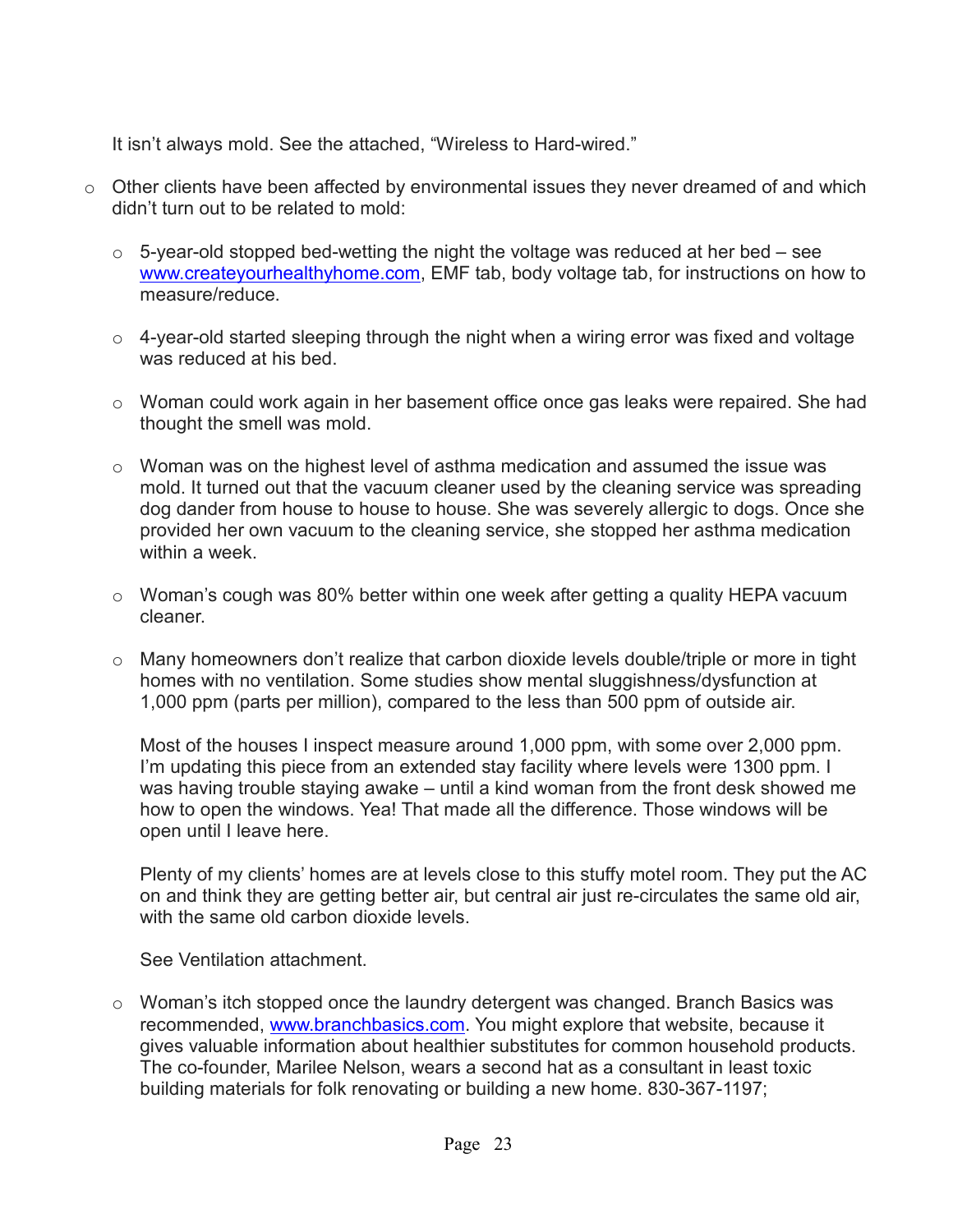#### Marileenelson11@hotmail.com.

 $\circ$  Homeowners had no idea how toxic their plug-ins made the air. When the formaldehyde meter alarm went off in their bathroom, within five minutes all the plug-ins were gone from the house.

The meter went off at 0.30 mg/m3; many houses are at 0.15 or 0.20 mg/m3– more than halfway there. Often pressed wood in kitchen cabinets or strandboard in building materials is a source. Formaldehyde off-gases forever. A speaker at a recent Indoor Air Quality Association's annual (on-line) conference commented that in a typical kitchen having eight cabinets with pressed wood shelving, figure 11 pounds of formaldehyde. You heard that right. 11 pounds.

Check out Lumber Liquidators for flooring. Their products are tested to be formaldehyde-free, thanks to a class-action lawsuit against them. They get some products from the European Union, more stringent than our regulations. For sources for least toxic products, check in with Marilee Nelson (see above). For flooring, Marilee recommends Kahrs Engineered floor covering, with underlayment, check with Joel Hershberg, www.greenbuildingsupply.com.

- $\circ$  Hot water temperature was measured with a meat thermometer at the kitchen sink...way below 120 degrees because the establishment of the 55+ community was concerned about scalding. The plumbing code calls for 120 degrees at the faucet in order to kill legionella bacteria in the hot water heater.
- o Woman started getting migraines from being in new buildings. Doctor said, "Formaldehyde exposure, but the underlying issue is mercury toxicity. Get rid of the mercury, and the body will handle the formaldehyde." She had her silver amalgams removed; he guided her in a type of homeopathic detoxing. It took two years for the headaches to stop, but it's been over 20 years since she had a migraine. Lady was the writer.

Incidentally, mold can give off aldehydes, so there is a link between the mold and formaldehyde.

 $\circ$  Husband of a mold sensitive client told me that he had improved sleep once they moved from their moldy house. He was surprised to learn that he, too, apparently was sensitive to mold.